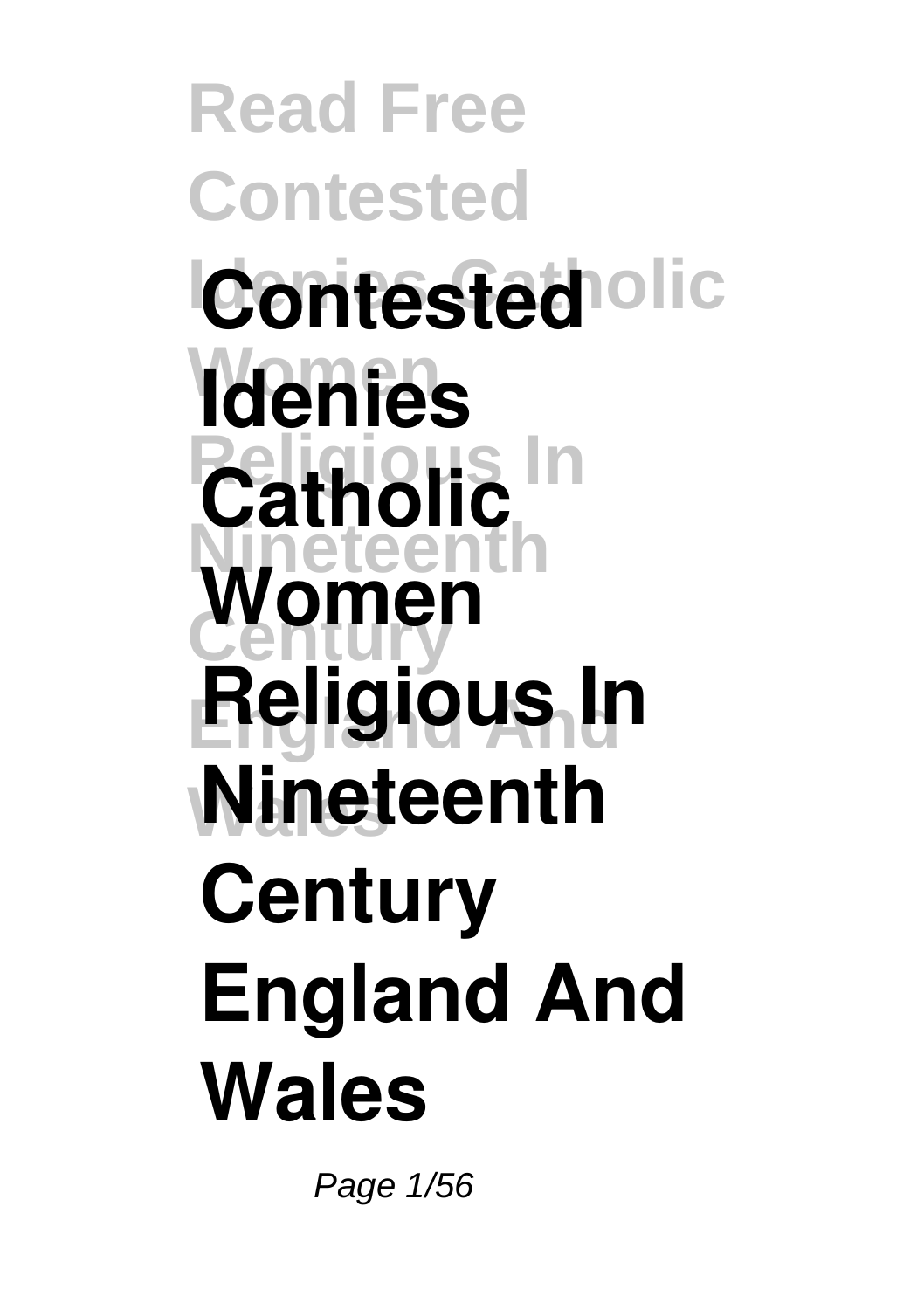When people should c go to the books **Religious In** opening by shop, shelf by shelf, it is in reality problematic. the books<sup>d</sup> And compilations in this stores, search This is why we offer website. It will very ease you to see guide **contested idenies catholic women religious in** Page 2/56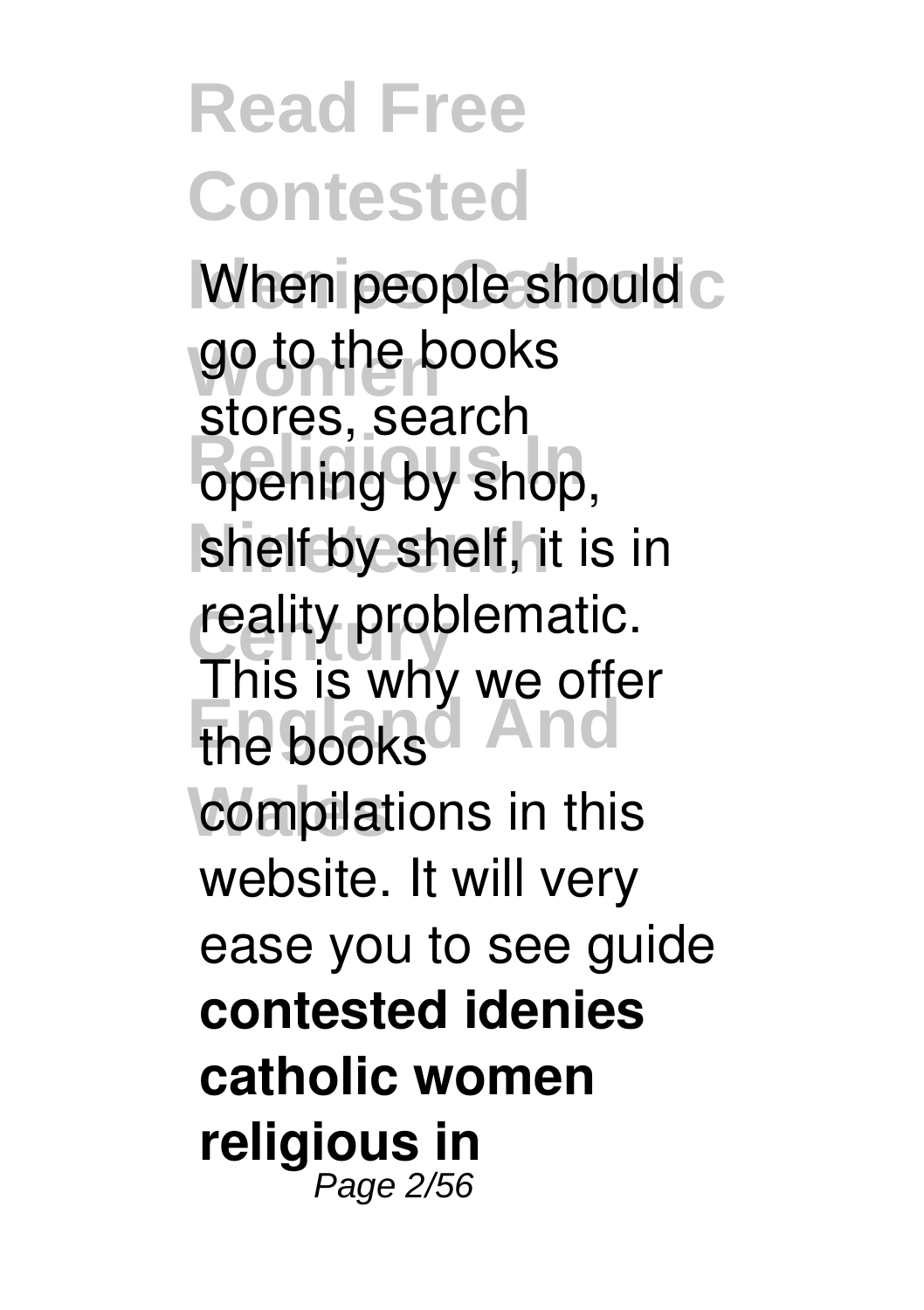**nineteenth century** C england and wales **Religious In** as you such as.

By searching the title, publisher, or authors want, you can not discover them rapidly. of guide you really In the house, workplace, or perhaps in your method can be all best area within net connections. If Page 3/56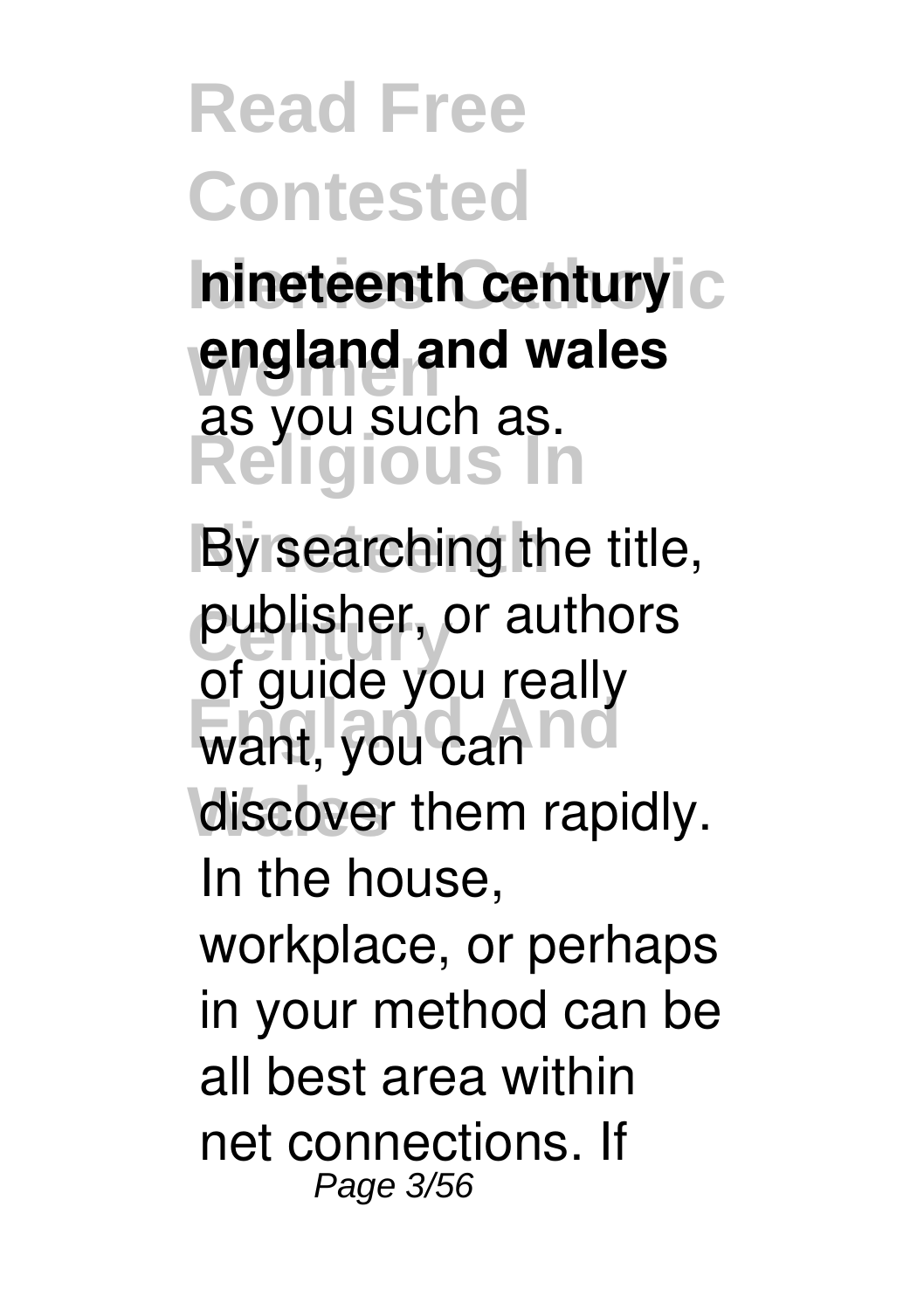lyou direct to atholic download and install<br>
the contexted identity **Religious International Nineteenth** religious in nineteenth **Century** century england and **Engleption** simple then, since currently we the contested idenies wales, it is no extend the associate to purchase and make bargains to download and install contested idenies catholic Page 4/56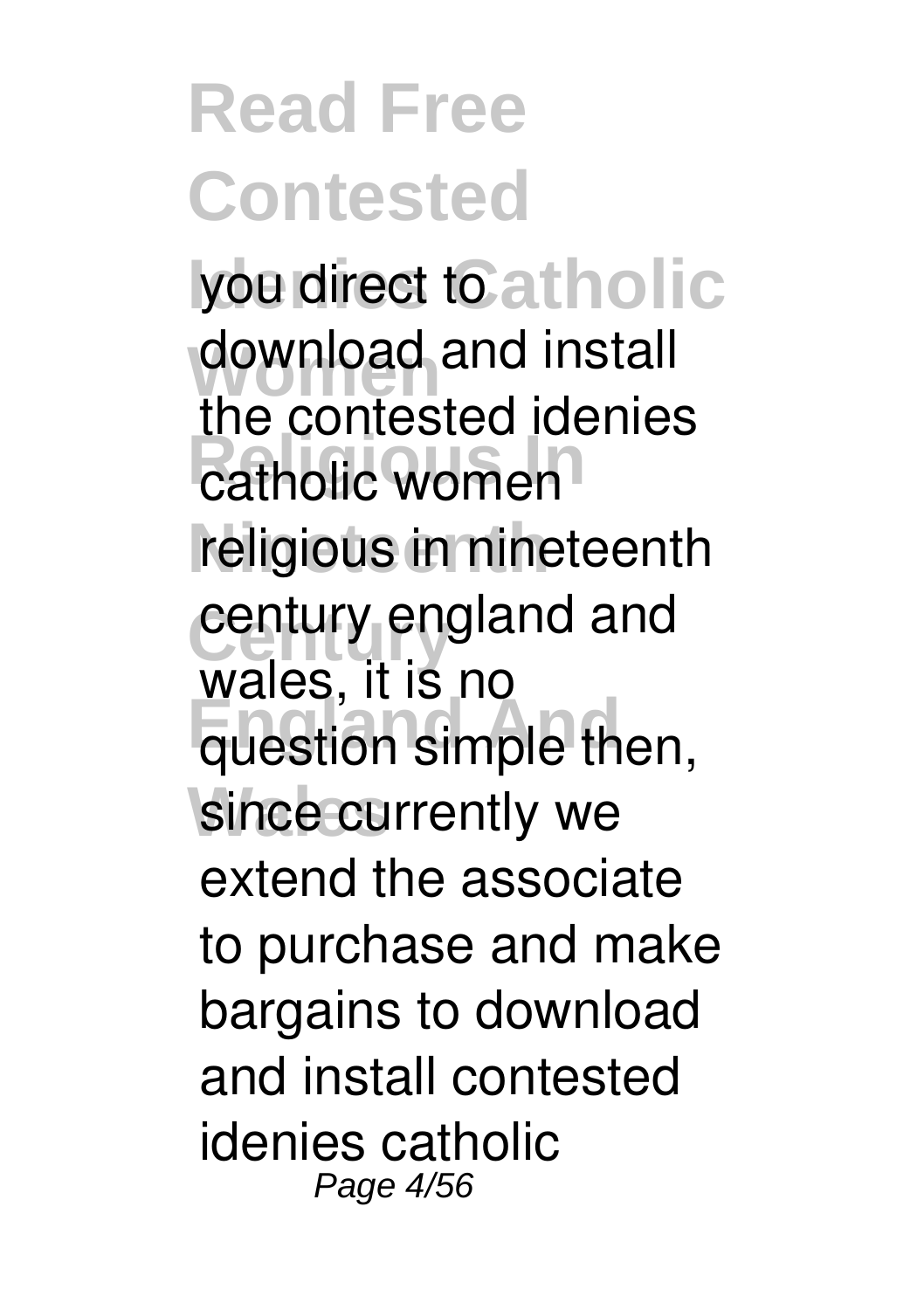women religious in  $||c$ nineteenth century suitably simple! **Nineteenth** england and wales

**Contested Idenies England And** *Religious* **Editor's note: This** *Catholic Women* article is part of The Conversation, an initiative of America Media offering diverse perspectives on Page 5/56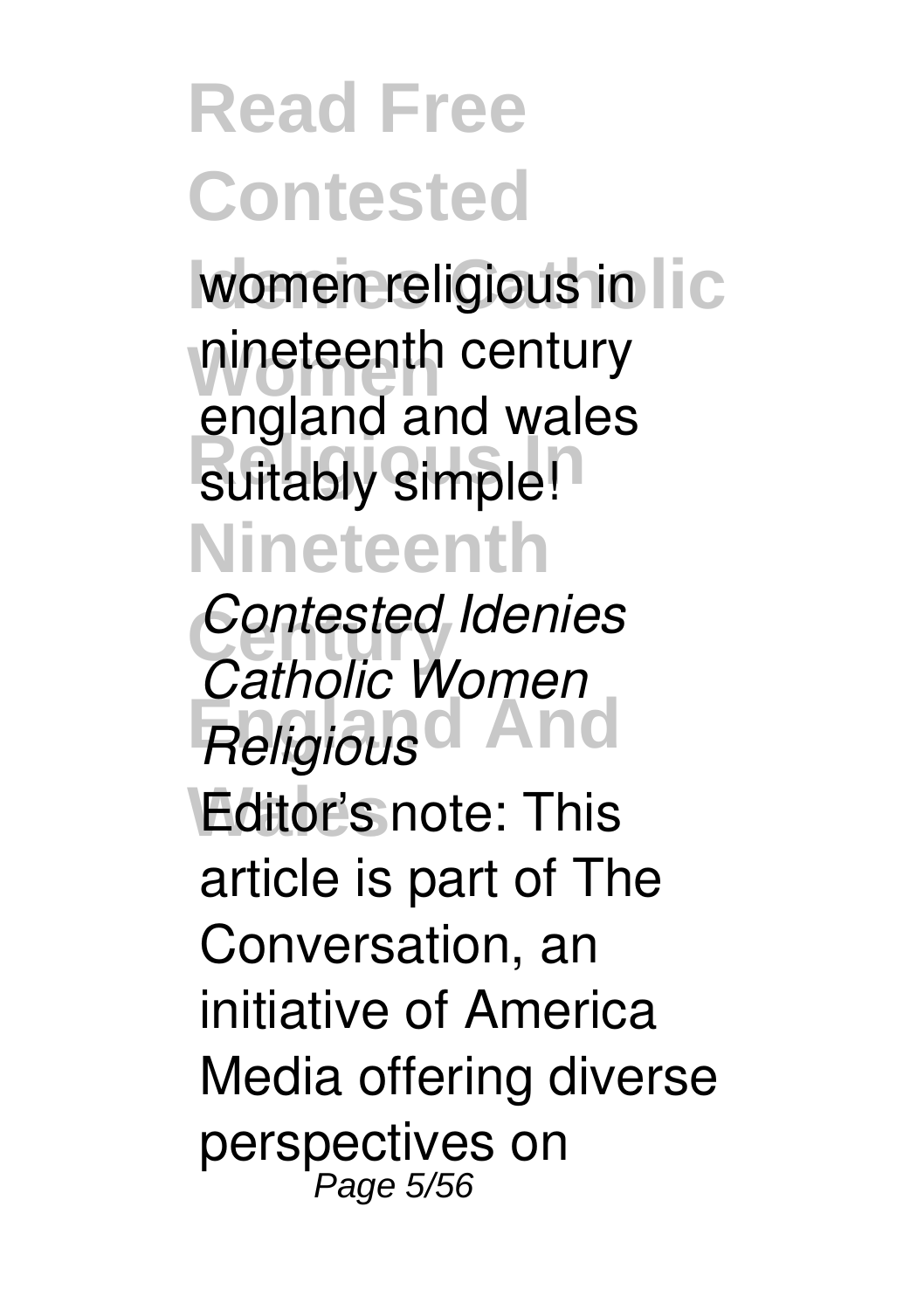Important and tholic contested ... identity **Religious In** institutions. But if ... **Nineteenth** as religious

*Will Catholic* **England And** *the upheaval in higher* **Wales** *education? The next universities survive 10 years will tell.* This panel will consider these questions from several vantage Page 6/56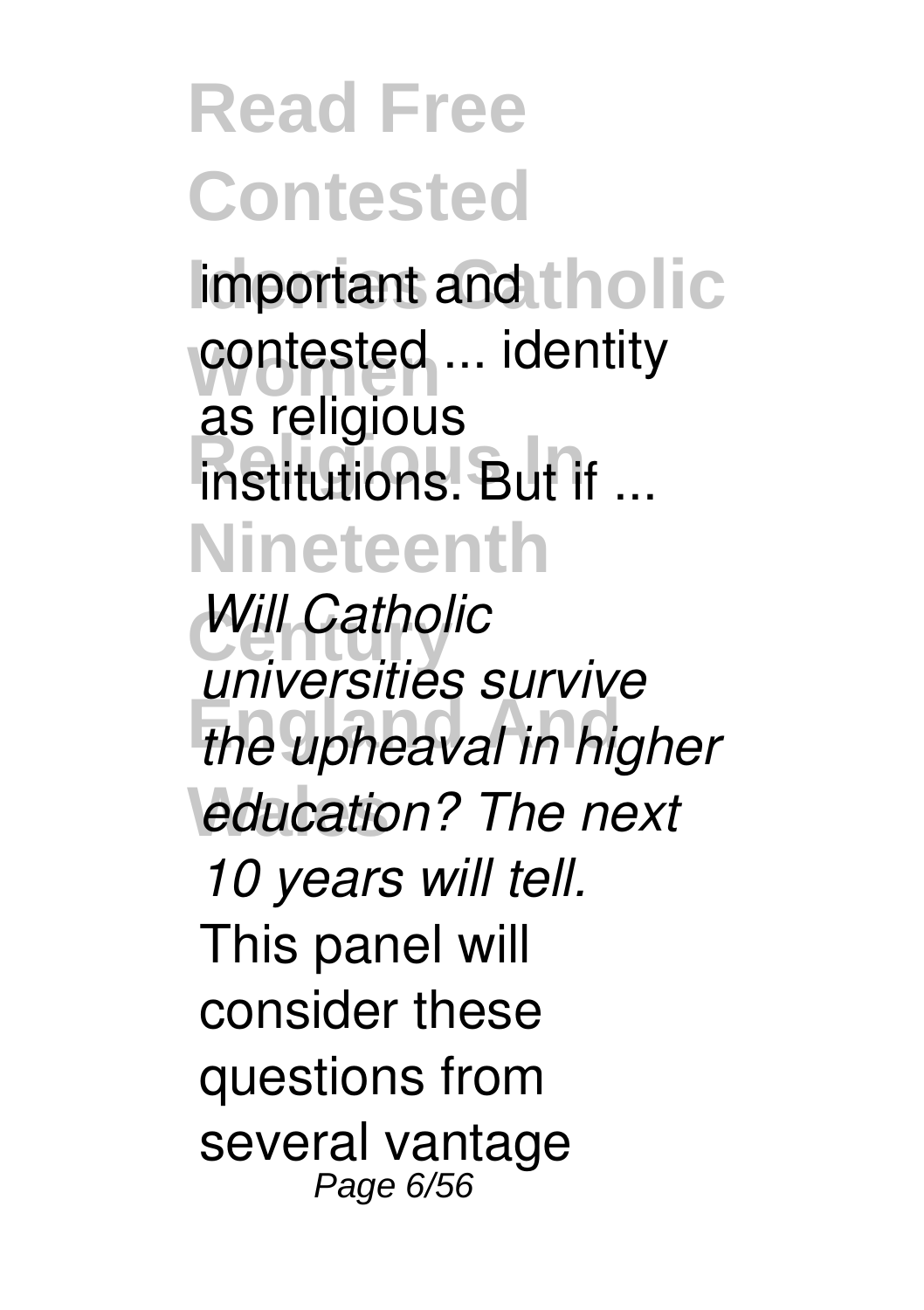points: developments in theological and **Religious** denominational lidentity ... England" will examine the **England And** historical scholarship, vocation of women ...

**Wales** *Presentation Abstracts* But hospitals also deny medically indicated services for religious reasons to Page 7/56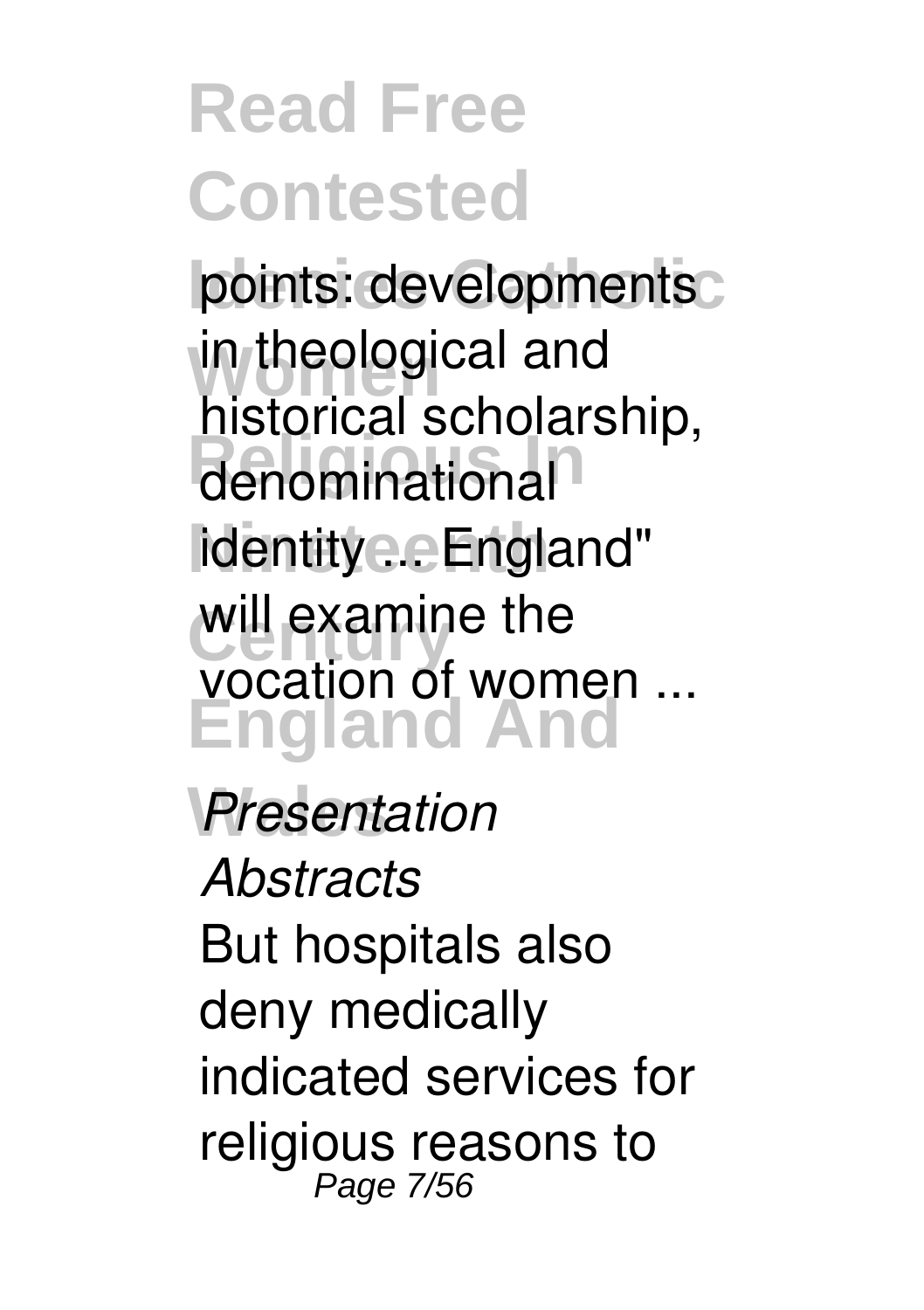patients who depend c upon them for care. **Religious International** unwilling ... rexplicitly grant them the ... Women have found

**Journal of Law, I cl Wales** *Medicine & Ethics* Undoing and Unsaying Islamophobia: Toward a Restorative and Praxis-Oriented Page 8/56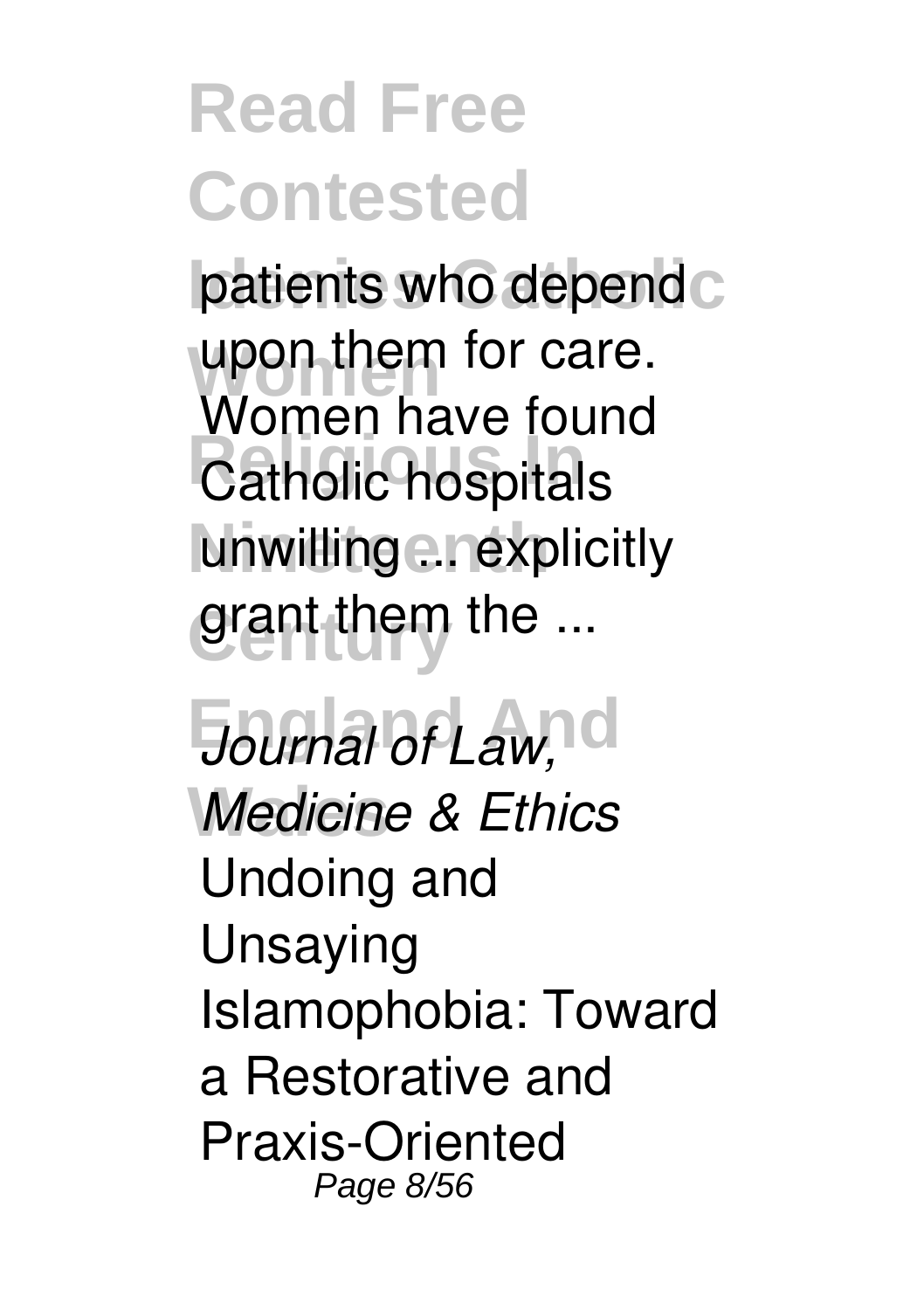Catholic Theology | C with Islam ...

*Undoing and* In *Unsaying* nth **Century** *Islamophobia: Toward* **England And** *Praxis-Oriented* **Catholic Theology** *a Restorative and with Islam* One The Eternal Return of Conversion Christianity as Contested Domain in Page 9/56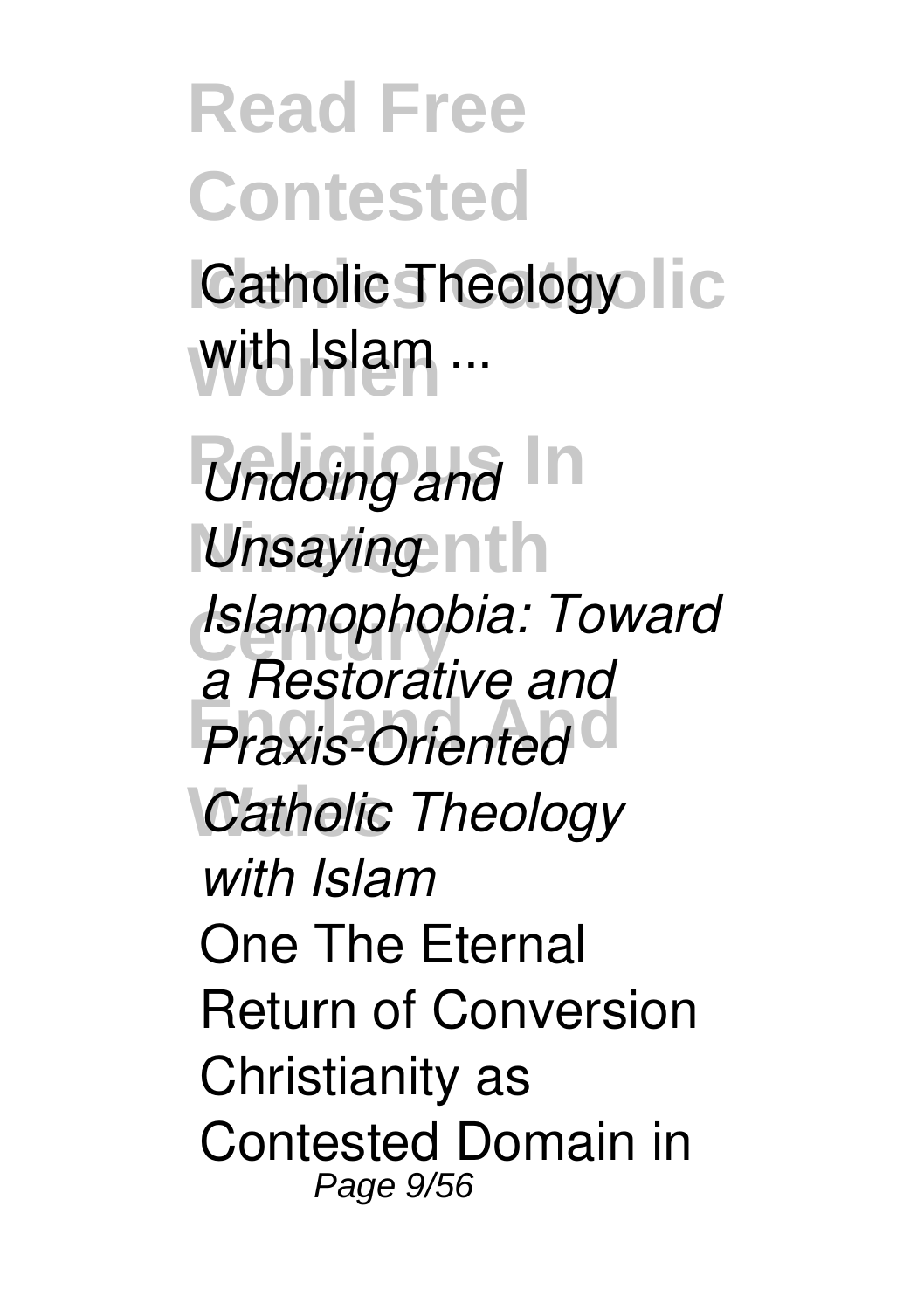**Highland Bolivia Onec The met the** Potosí that expresses an ambiguity in their **identity as Christians.<sup>1</sup>** peasants of Northern

#### **England And** ...

**Wales** *The Anthropology of Christianity* Regardless of identities invested ... gay community who hate the Catholic Page 10/56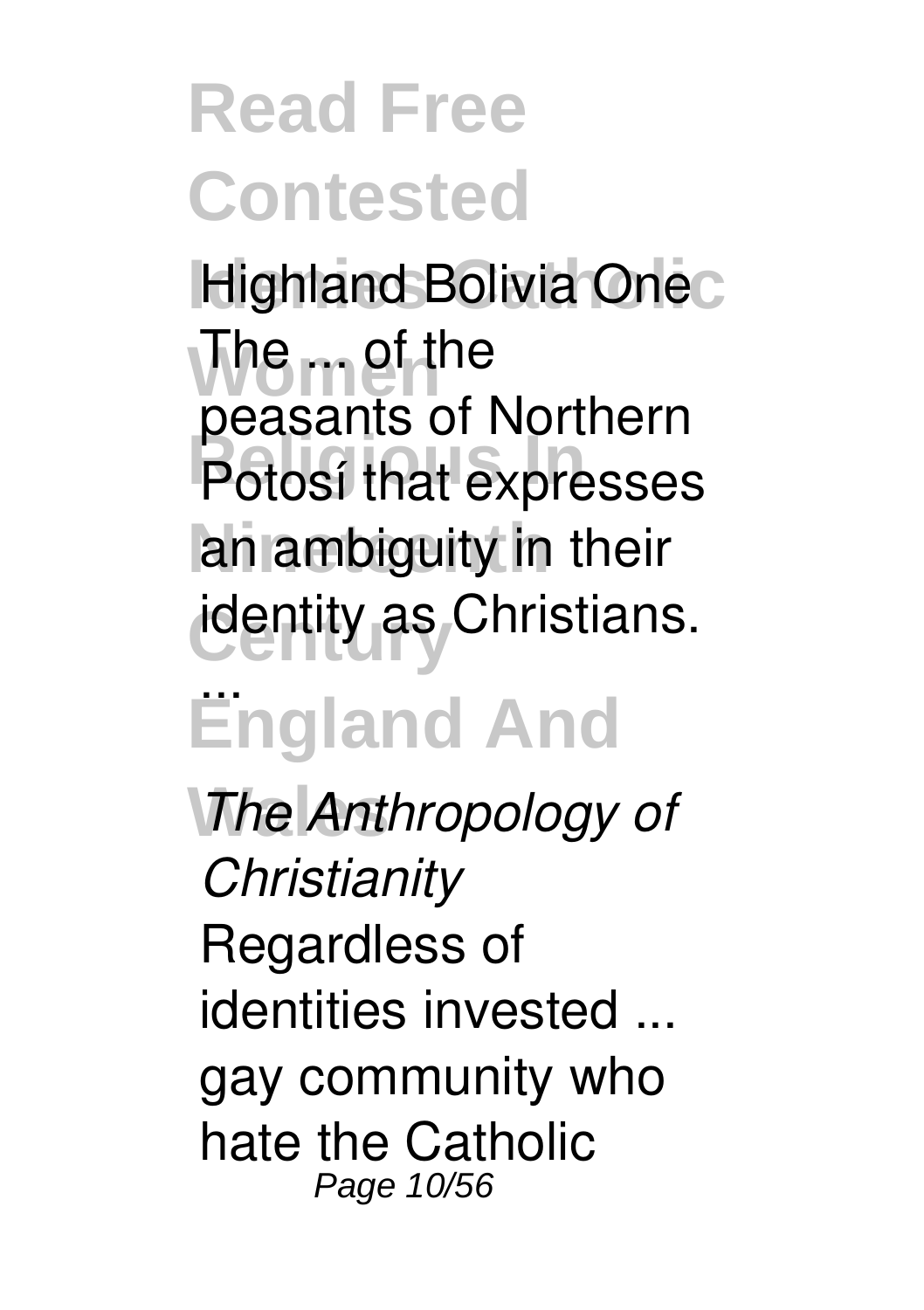**Church and anybody** C who is associated<br>with it. Ustrad of **Religious** Christians by **Muslims is as** common as the **England And** with it. Hatred of Jews hatred in the ...

**The Fault Lines of the** *Contemporary Political Divide - Part 3* Fordham University's Center on Religion Page 11/56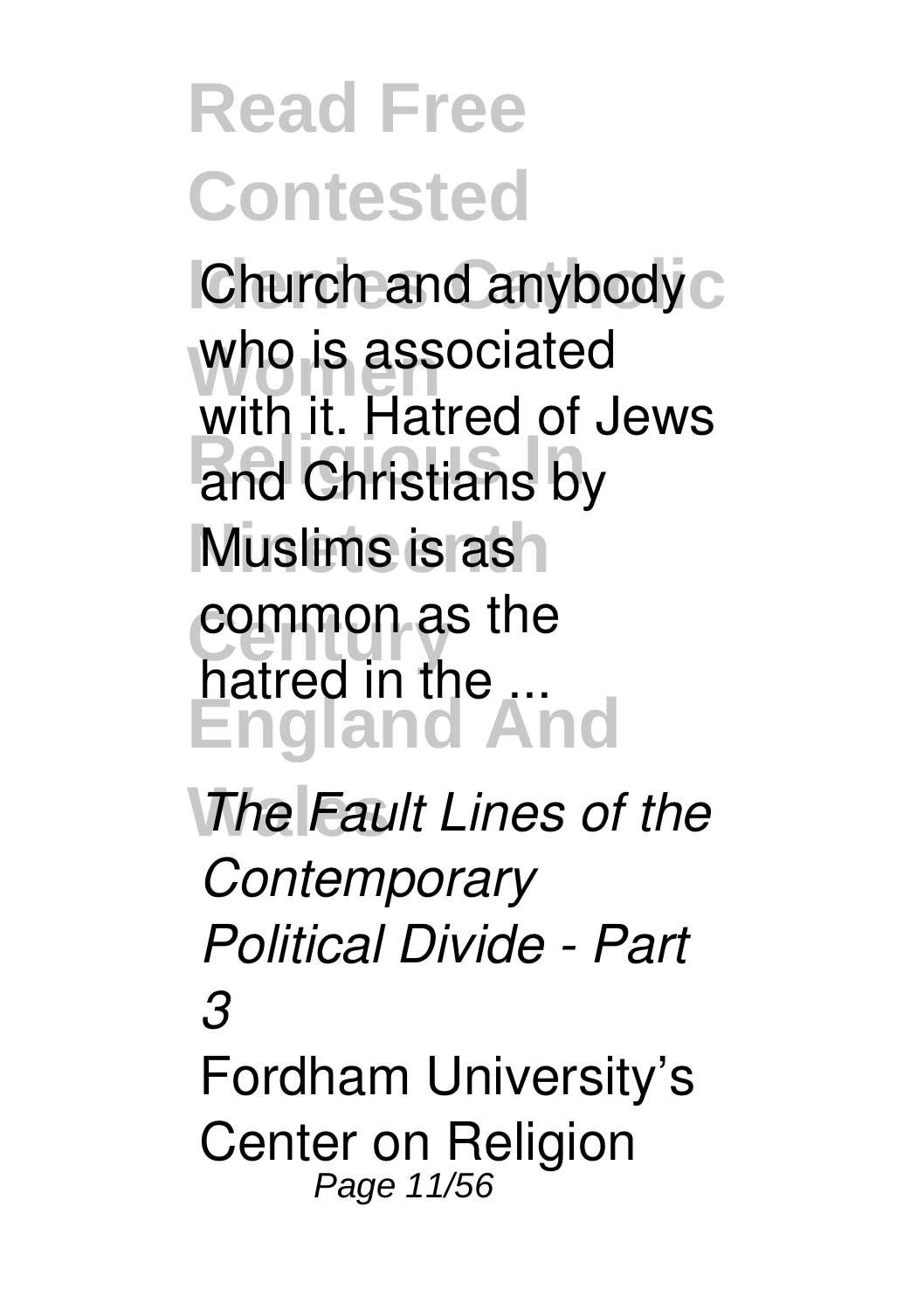and Culture (CRC) is c looking forward to the **Religious In** events for Fall 2021 that will be possible thanks to rigorous the same time ...d **Wales** return of in-person safety protocols. At

*Center on Religion and Culture* the private and religious schools, it goes on. I became Page 12/56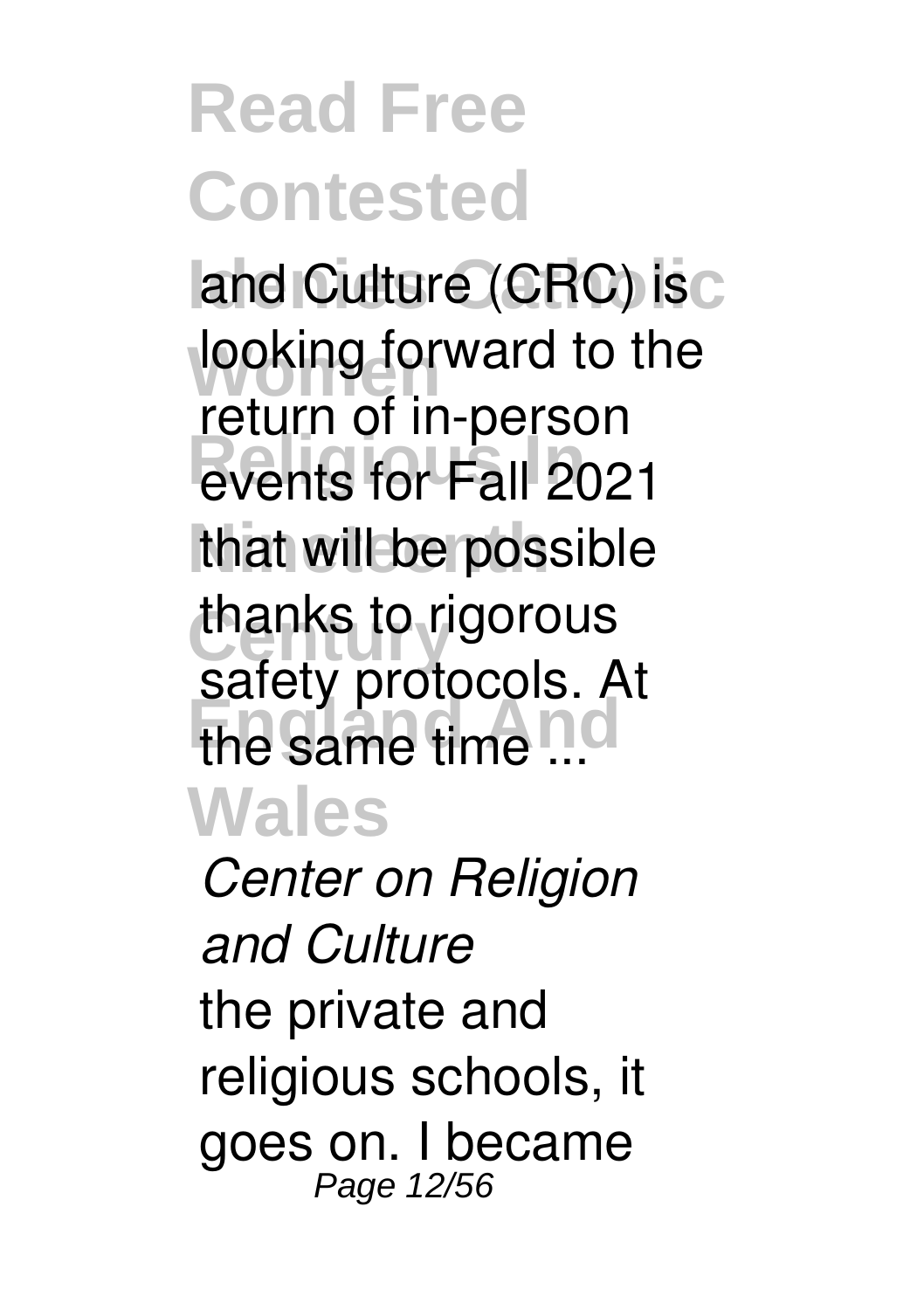conscious after the  $\|c\|$ age of ten. I felt the **Religious Information** all, for women. I was living in a small village **England And** repression in the and I was ...

**Wales** *Welcome to Almodóvaria* <sup>3</sup> In Islamic parlance, the term has been generally said to mean any head, face,<br>Page 13/56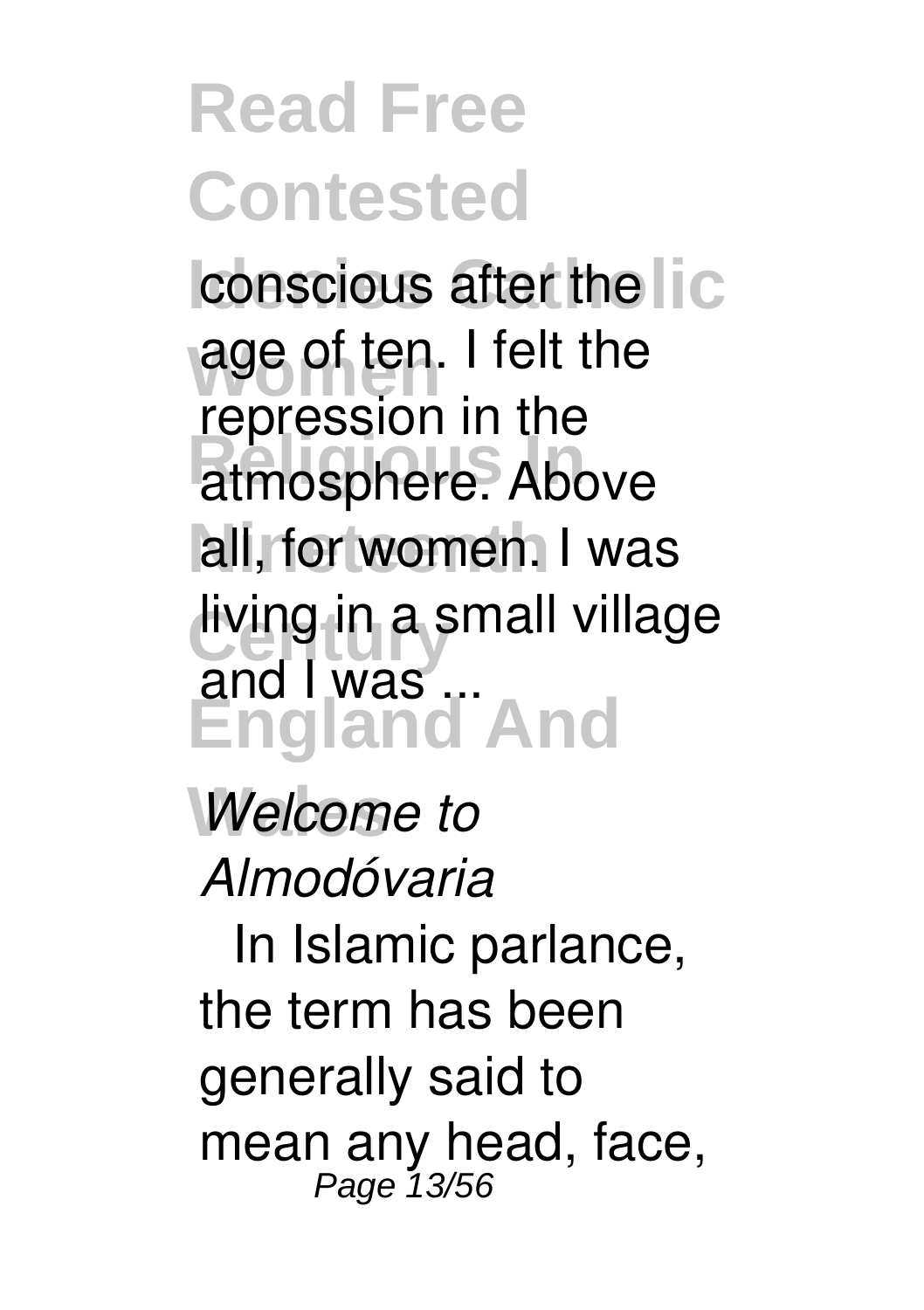or body covering worn by Muslim women **Religious Indians**<br> **Religious** for human flourishing. Without any ... that ... was devoid of

**England And** *Law, Religion and* **Wales** *Human Flourishing in Africa* Ms Hoey insisted her comments did not have "anything to do with religion" as "the Page 14/56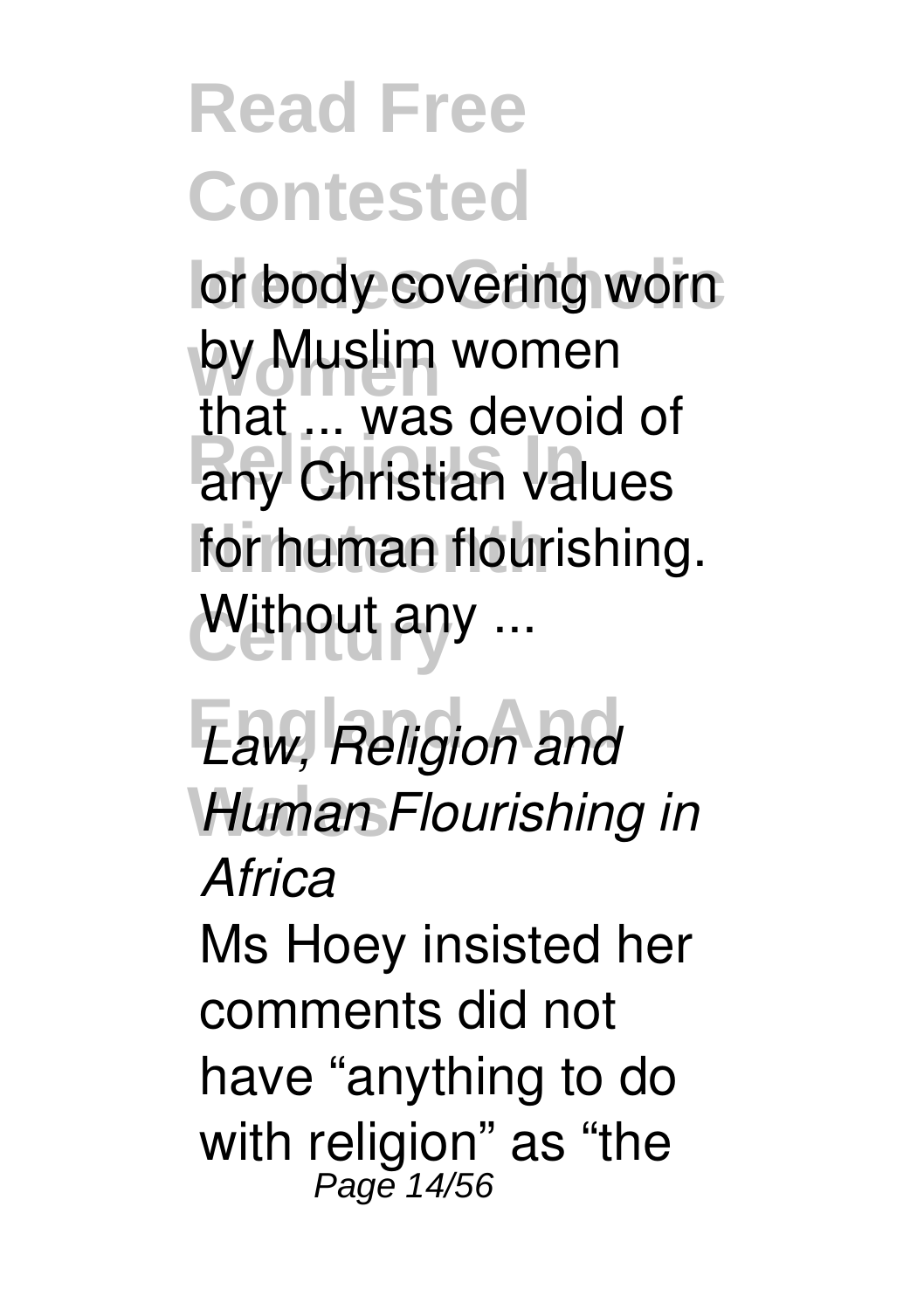contested nature of  $\overline{\text{I}}$ **C Northern Ireland is not Religious In** theology, it is about **Nineteenth** national identity". about religious

**Century** *Peer faces backlash* **England And** *after claiming NI* **Wales** *professions 'dominated' by nationalists* Immigration & Race in the U.S. Since its founding immigration Page 15/56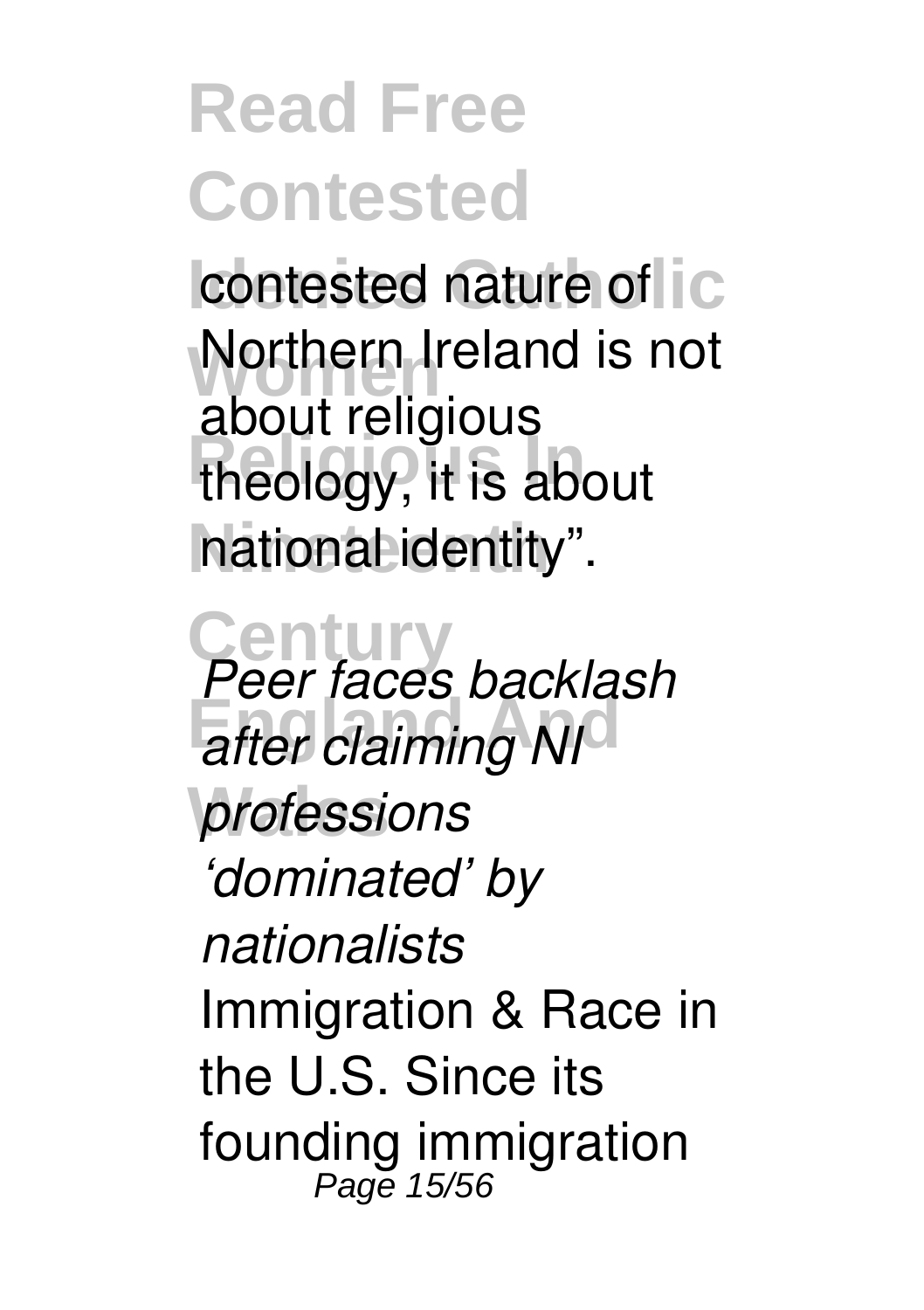has been one of the c most celebrated *<u>United States</u>*, but it is also one of the most contested ... and **England And** characteristics of the religious ...

*Department of History* After 12 consecutive years under Netanyahu, Israel completed a raucous, bitter, intensely Page 16/56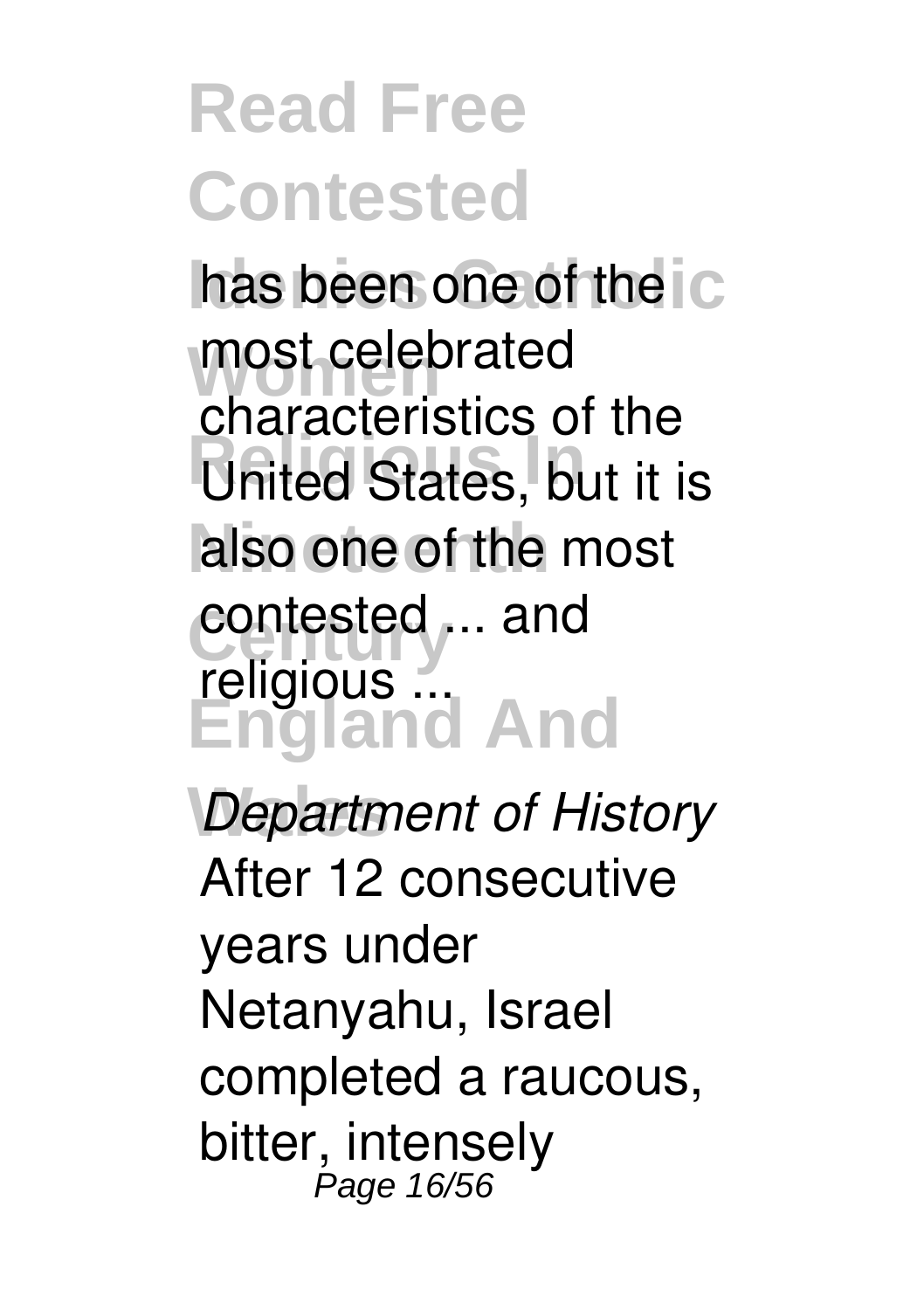contested transfer of c **wat the core of Religious Contracts** misapprehension of ... Hamas's strategy

**Century** *It's been a year: ToI* **England And** *writers share stories*  $of$  war, redemption *and vaccines* Faculty recipients of Reves Faculty Fellows and Drapers' fellowships from 2009 Page 17/56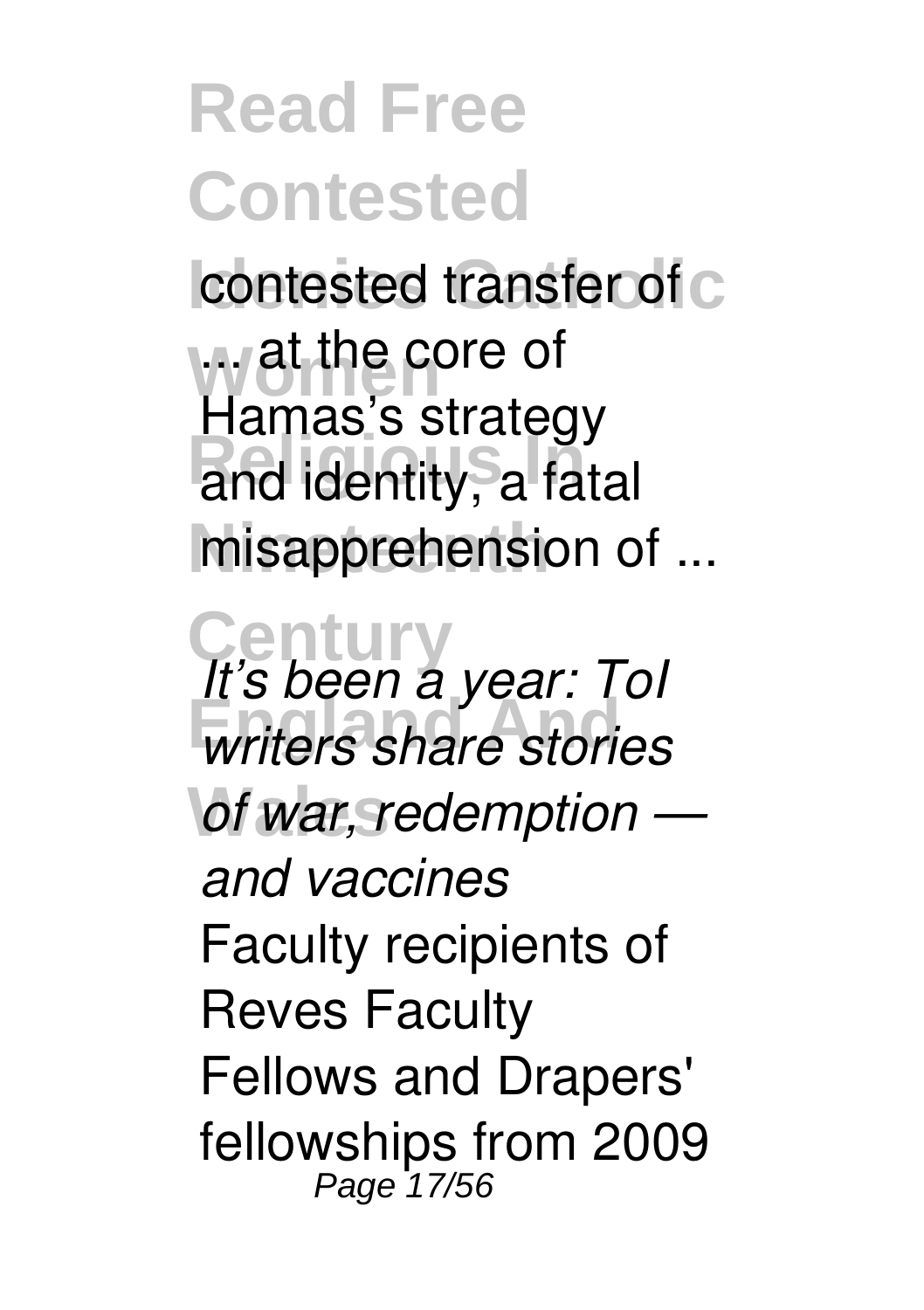**Read Free Contested** to the present. tholic **Women** *Previous Reves* **Faculty Fellows** but the identity of the presidents **England And** country has seen two father-son pairs win themselves. The the White House: first the Adamses and much later the Bushes. Women and candidates of color Page 18/56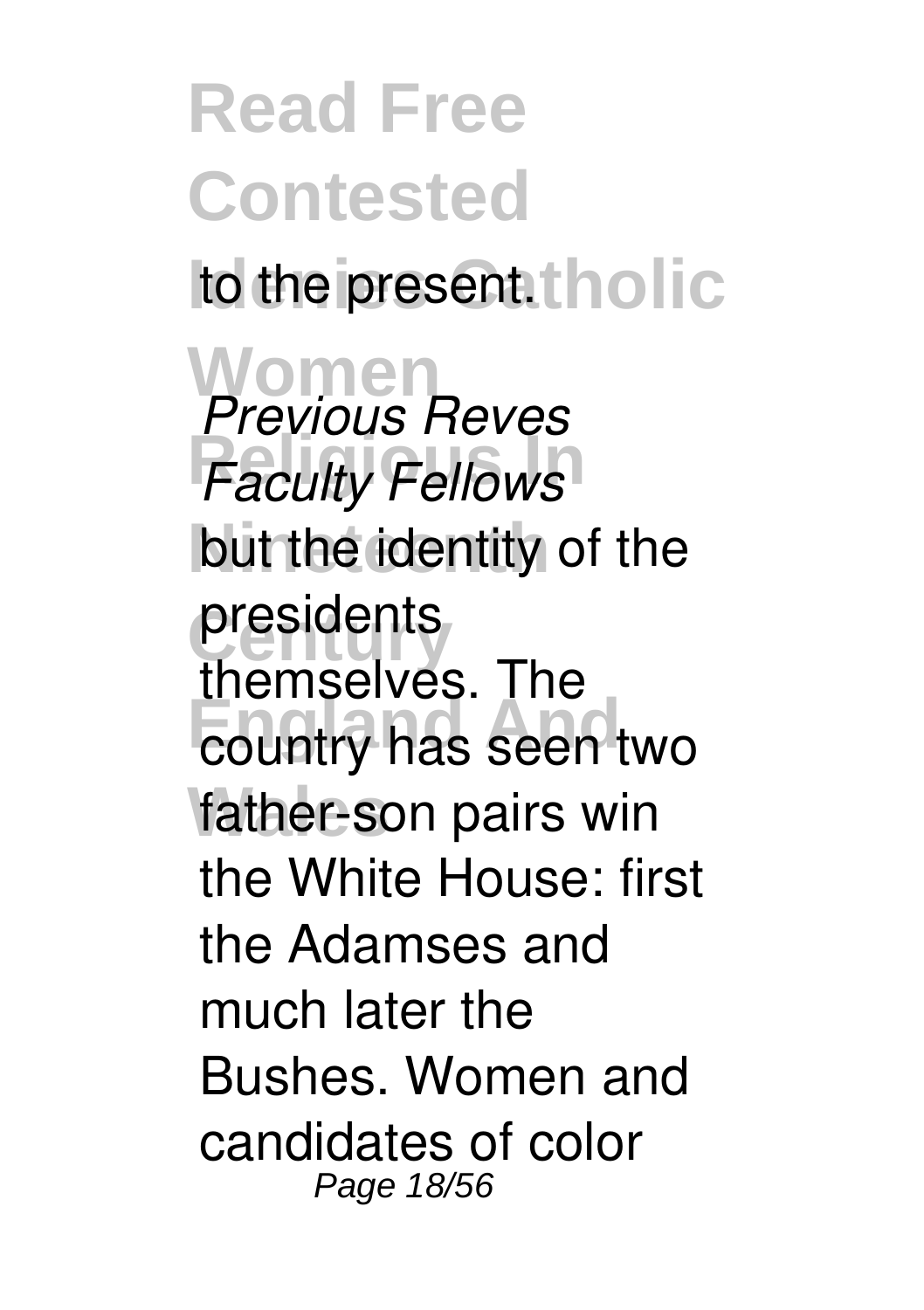## **Read Free Contested Joined the Catholic Women**

**Religious In** English Roman Catholic women's congregations are an **Enging Stringtooning** Over ten thousand enigma of nineteenthnuns and sisters, establishing and managing significant Catholic educational, health care and social Page 19/56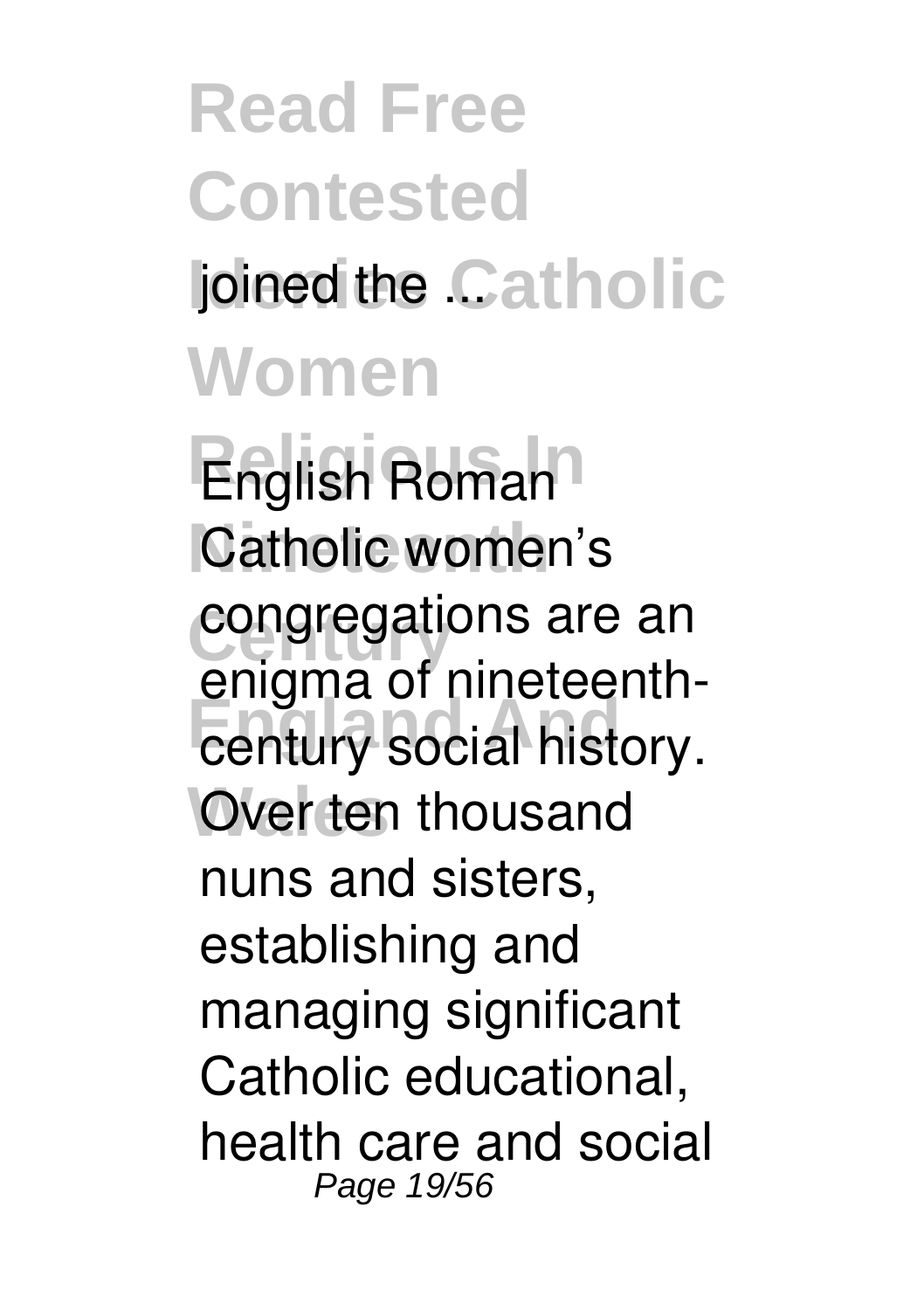welfare institutions inc **England and Wales, Religious In** disappeared from history. Despite their exclusion from **England Control** prominently in the have virtually historical texts, these public and private sphere. Intertwining the complexities of class with the notion of ethnicity, Contested<br>Page 20/56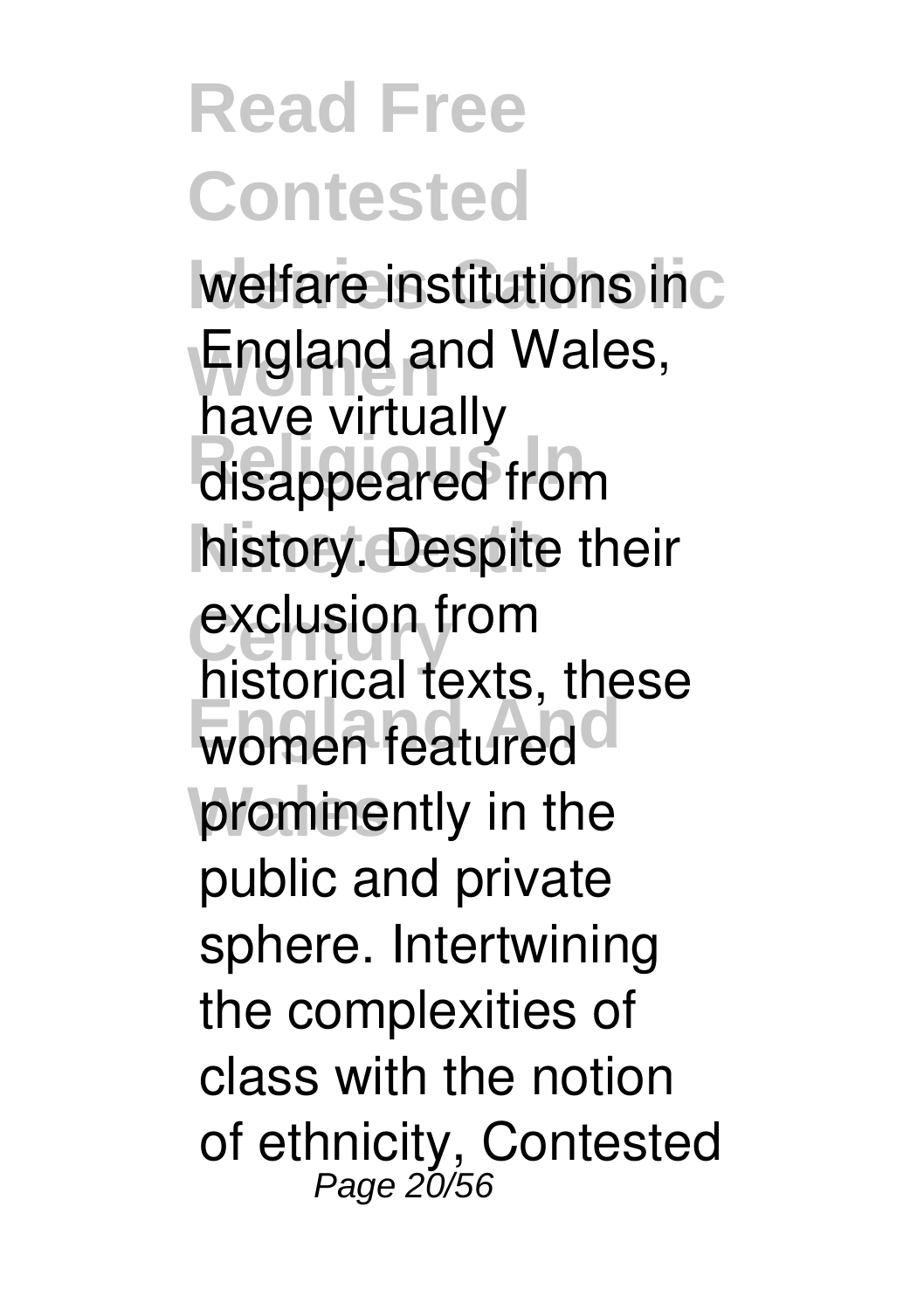**Identities examines** the relationship<br> **between**<br> **Figure Refiguers** Institute Inc. study is relevant not only to understanding **Catholicism in Wales** nineteenth-century between English and women religious and England and Wales, but also to our understanding of the role of women in the public and private Page 21/56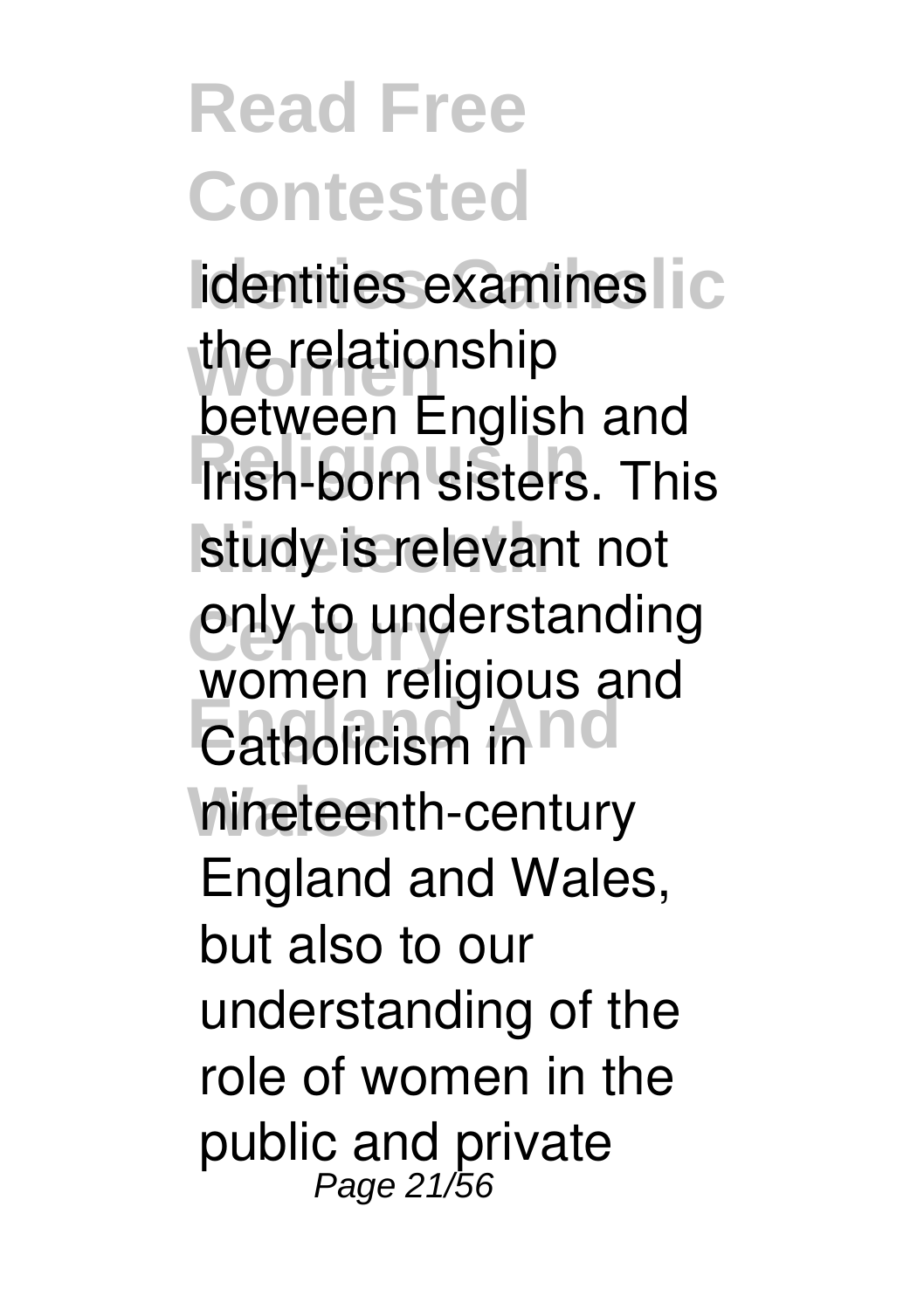sphere, dealing with C **issues still resonant Religious In** the larger story of the agency of nineteenth-**Century** century women and **England And** transformation of **Wales** English society, this today. Contributing to the broader book will appeal to scholars and students of social, cultural, gender and religious history. Page 22/56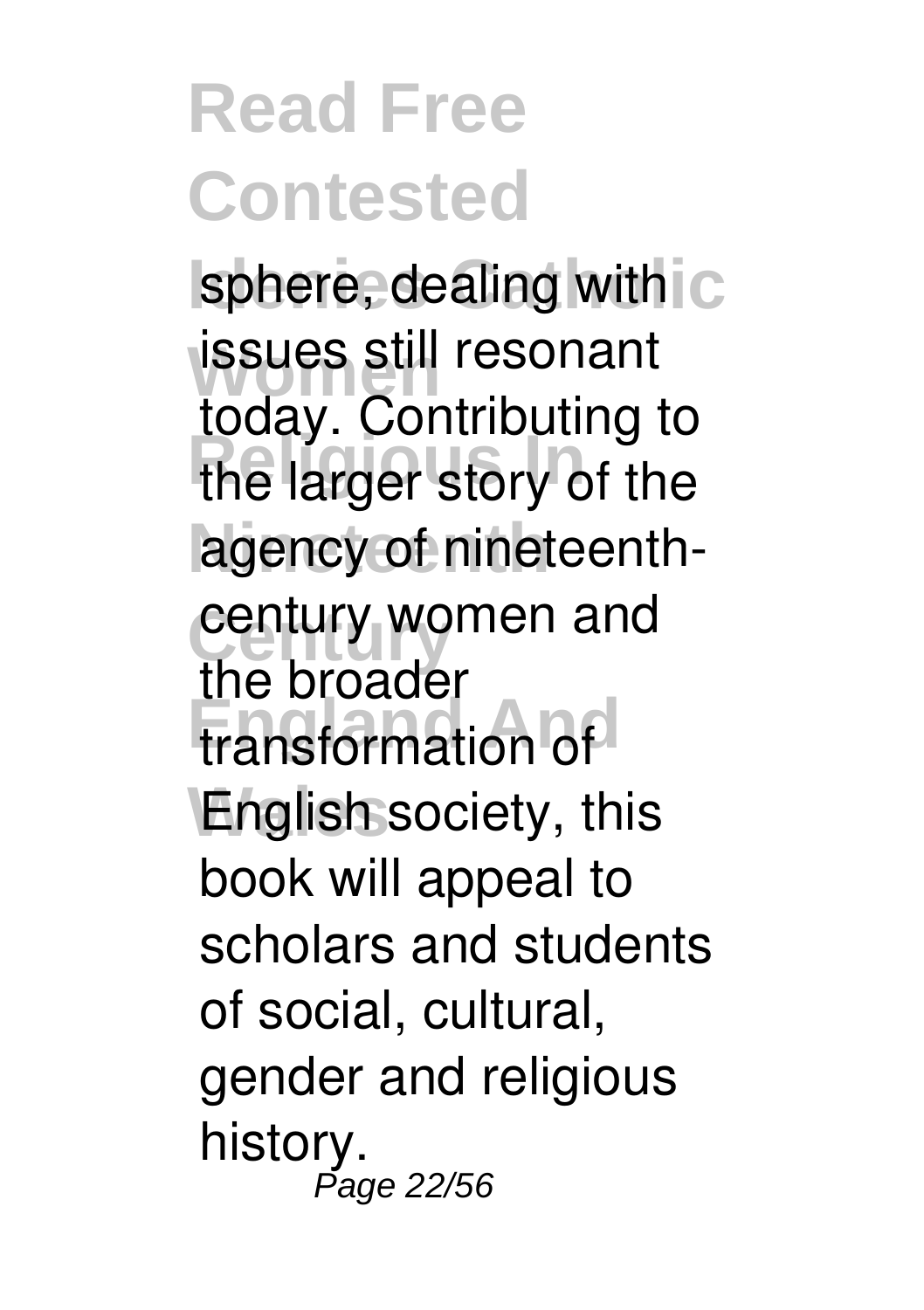**Read Free Contested Idenies Catholic Bringing together Religious In** Irish women and migration, this book offers a significant **Place of women in the Wales** Irish diaspora. It leading authorities on reassessment of the compares Irish women across the globe over the last two centuries, setting this research in the Page 23/56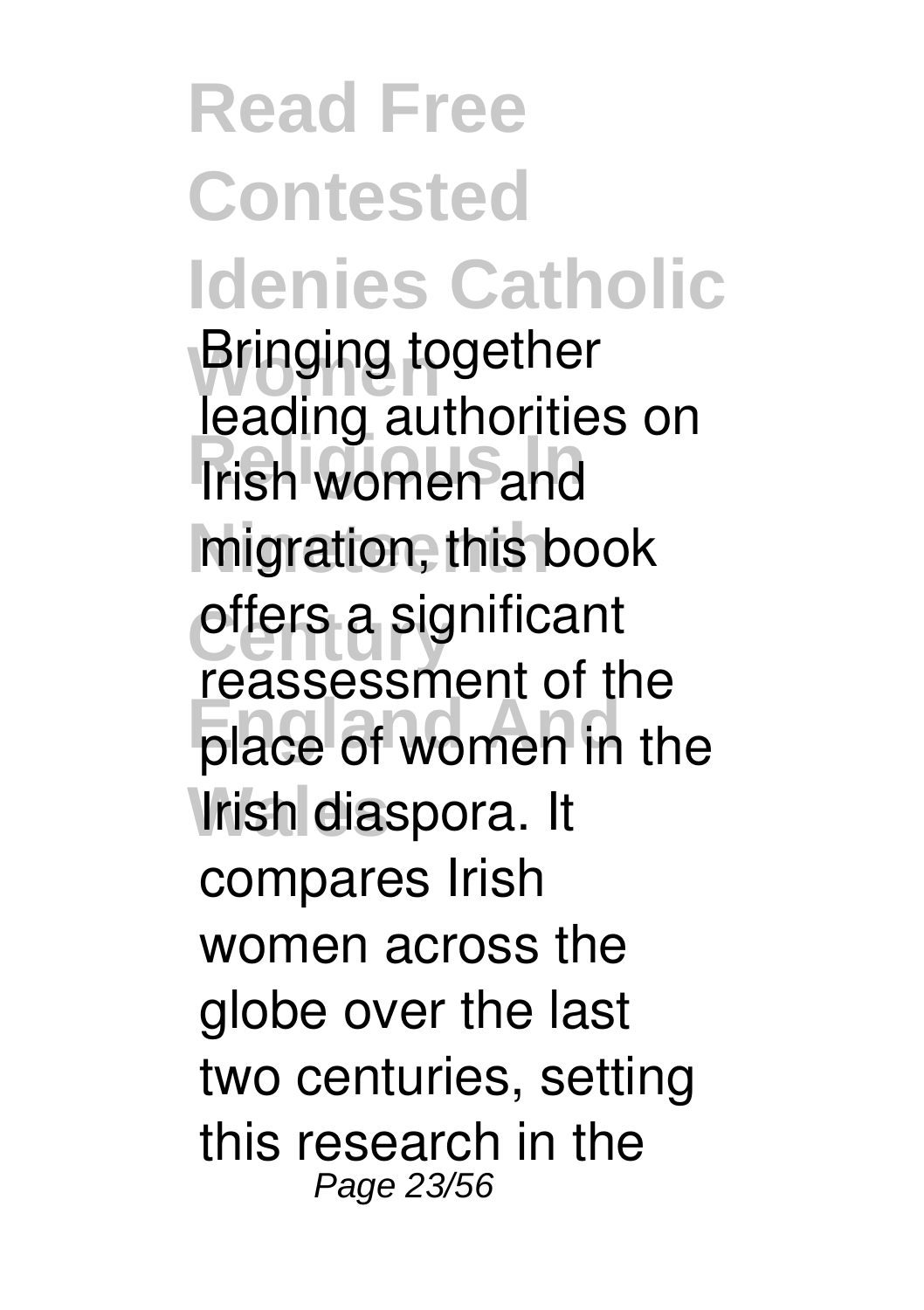context of recent olic theoretical study of diaspora. **This collection** demonstrates the **England** By women in the construction of Irish developments in the important role played diasporic identities, assessing Irish women's experience in Britain, Canada, New Zealand and the Page 24/56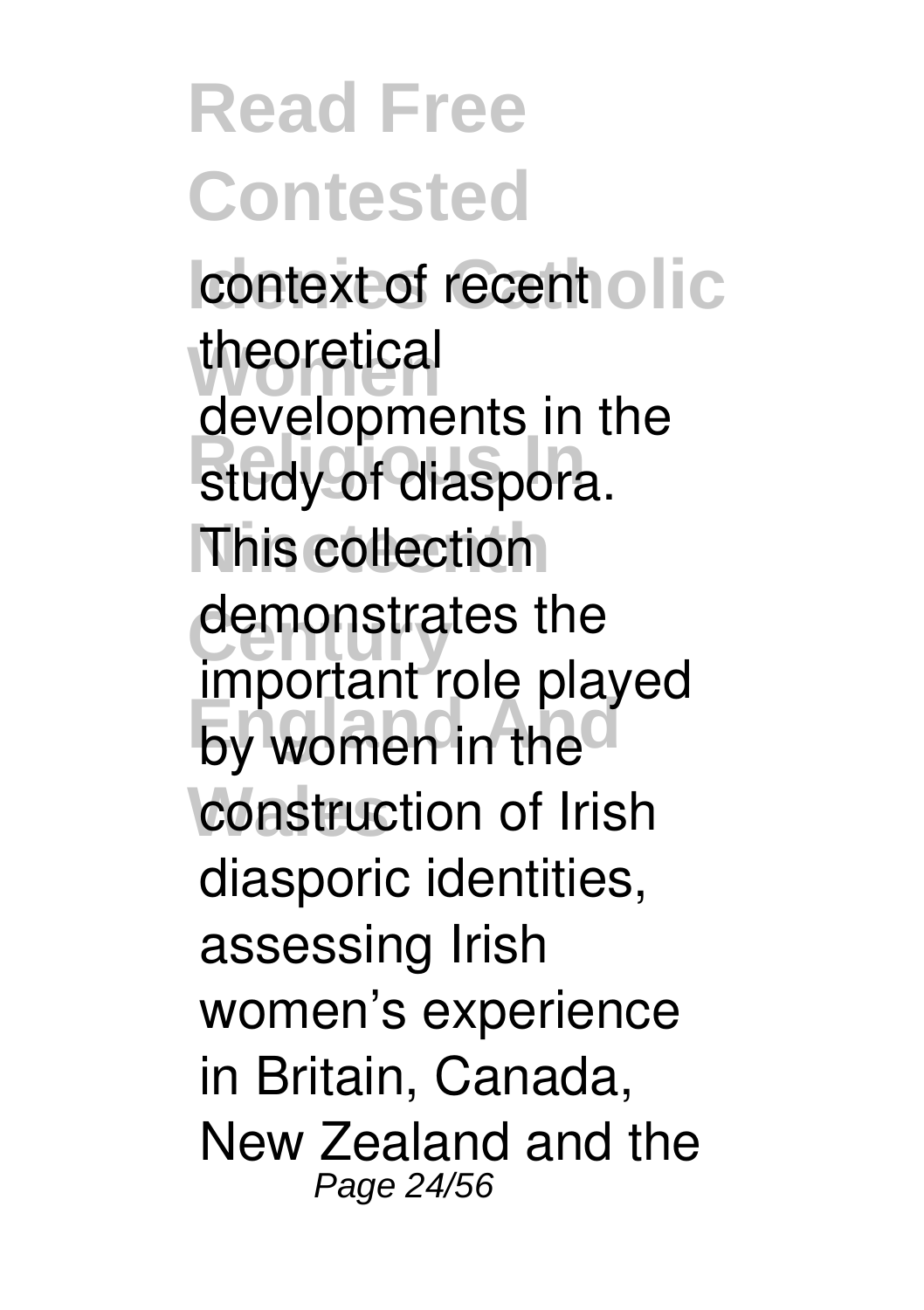**United States. This IC** book develops a **Religious** of the **Irish diaspora** and the dominant story about **England And** process, emphasises the complexity and conversation between the USA and, in the heterogeneity of Irish diasporan locations and experiences. This interdisciplinary collection, featuring Page 25/56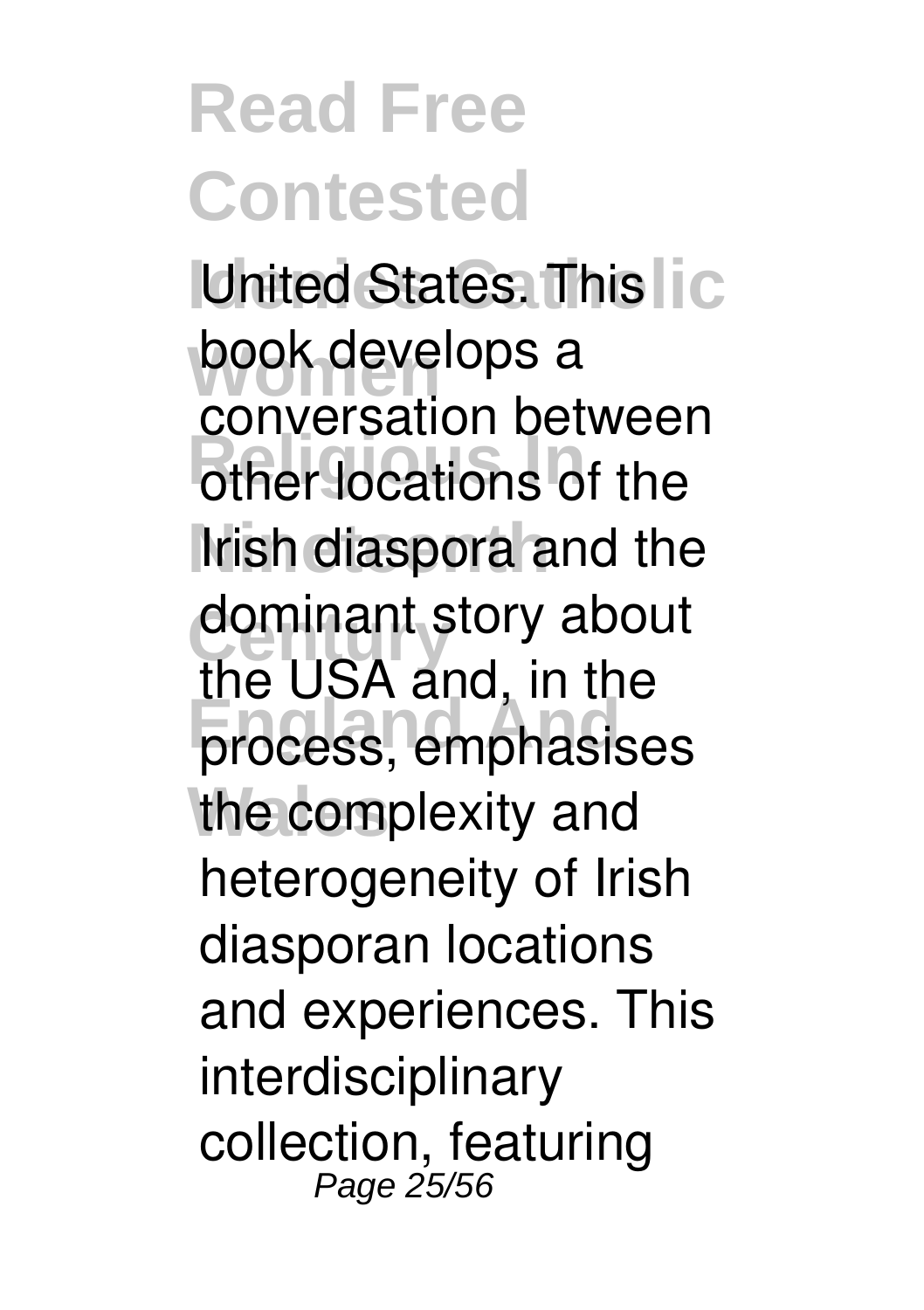chapters by Breda lic Gray, Louise Ryan will appeal to scholars and students of the **Irish diaspora and England And** and Bronwen Walter, women's migration.

**Wales** This book describes and analyses life in 'St Antony's', a Zambian Catholic boys' mission boarding school in the 1990s, using the Page 26/56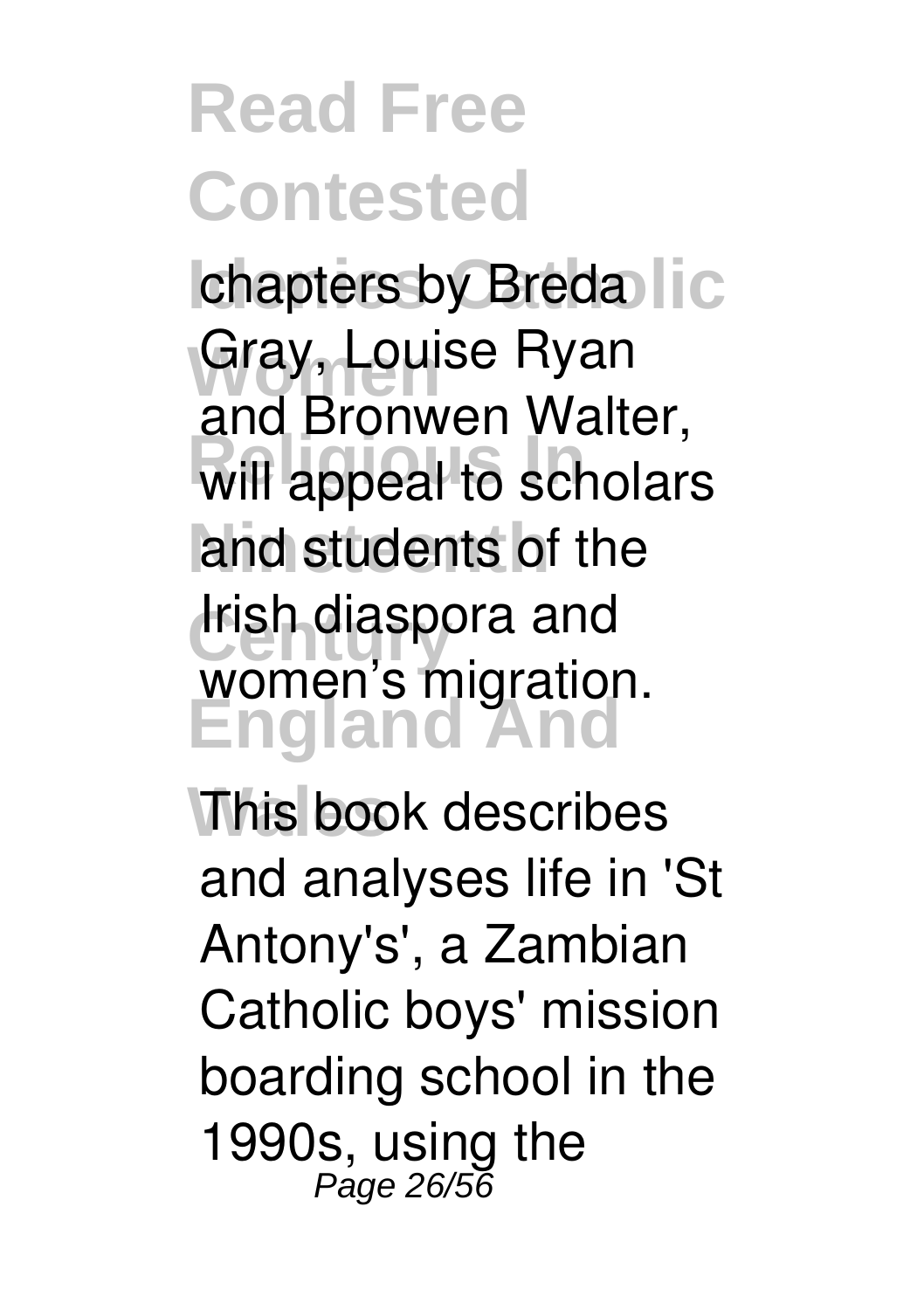context-sensitive olic methods of social **Religious In** Drawing upon Michel **Foucault's notion of** the panoptic gaze, **England And** demonstrates how students are both anthropology. Anthony Simpson drawn to mission education as a 'civilising process', yet also resist many of the lessons that the Page 27/56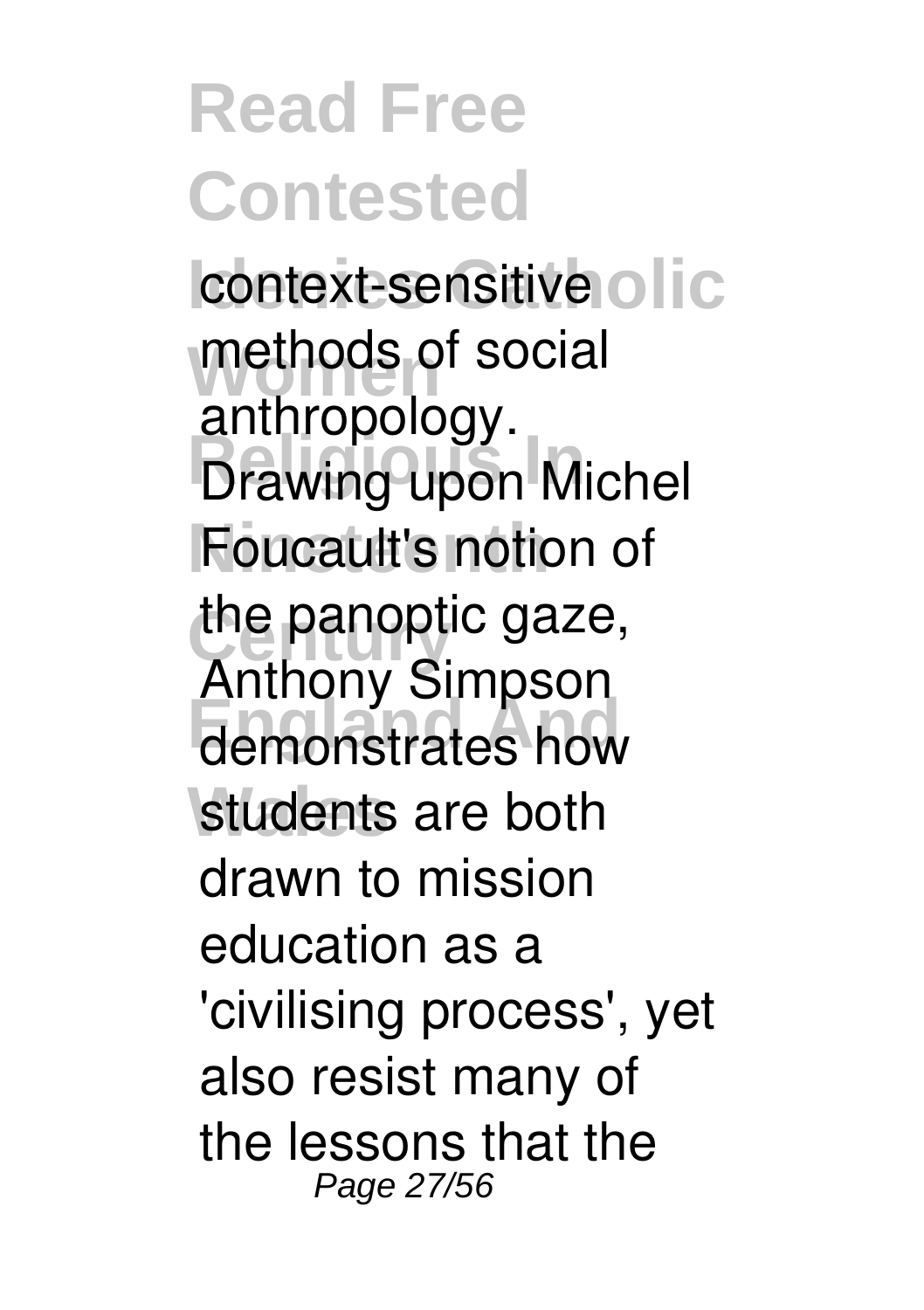**Identificial** institution **olic** offers, particularly **Religious Information** identity and educated masculinity. The reflects the boys' own perception of their with respect to claims phrase 'Half-London' privileged but very partial grasp, in the Zambian context of acute socio-economic decline, of 'civilised' Page 28/56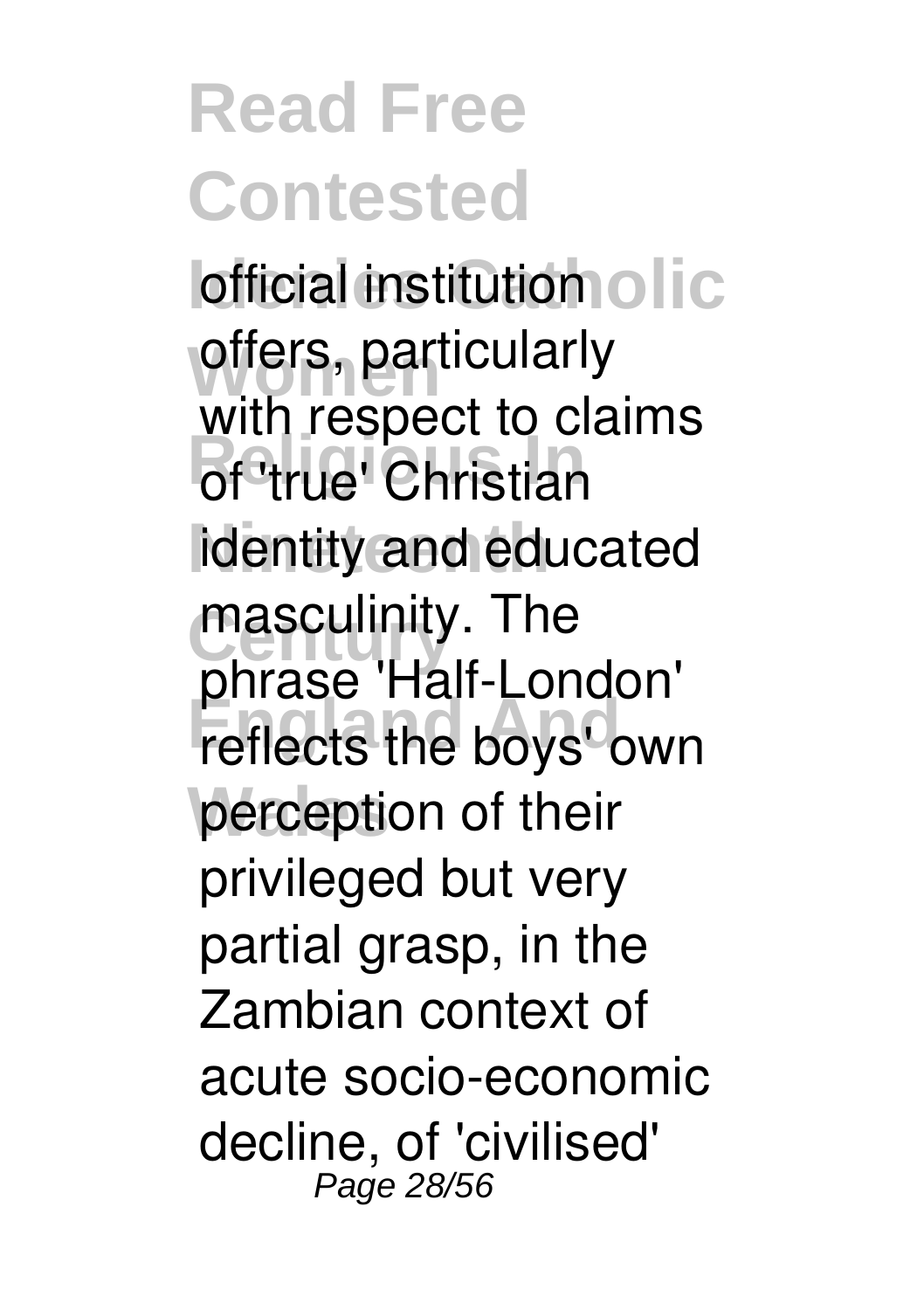status. The book olic offers unparalleled **Religious In** the contribution of mission schooling to the processes of **England And** formation in Africa. Its **rich and compelling** detail and insight into postcolonial identity ethnography opens up a strong sense of everyday life within the school and raises compelling questions Page 29/56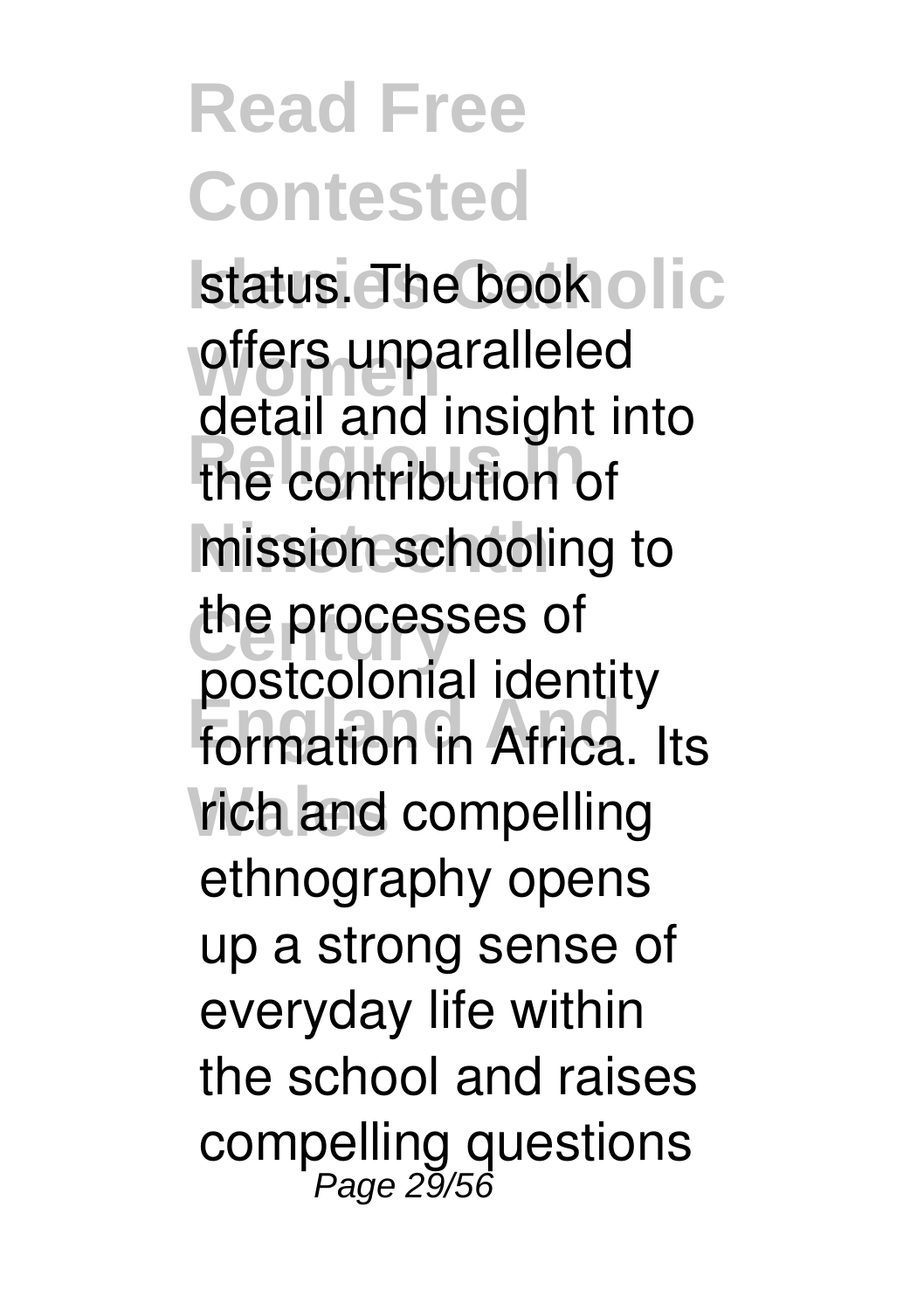about identity in plural societies beyond the **Religious In** Antony's. Anthony Simpson taught at the Zambian Catholic **Englanding** school from **Wales** 1974 to 1997. He confines of St mission boys' arrived in Zambia as an English teacher, but his involvement in the day-to-day life of St Antony's led him to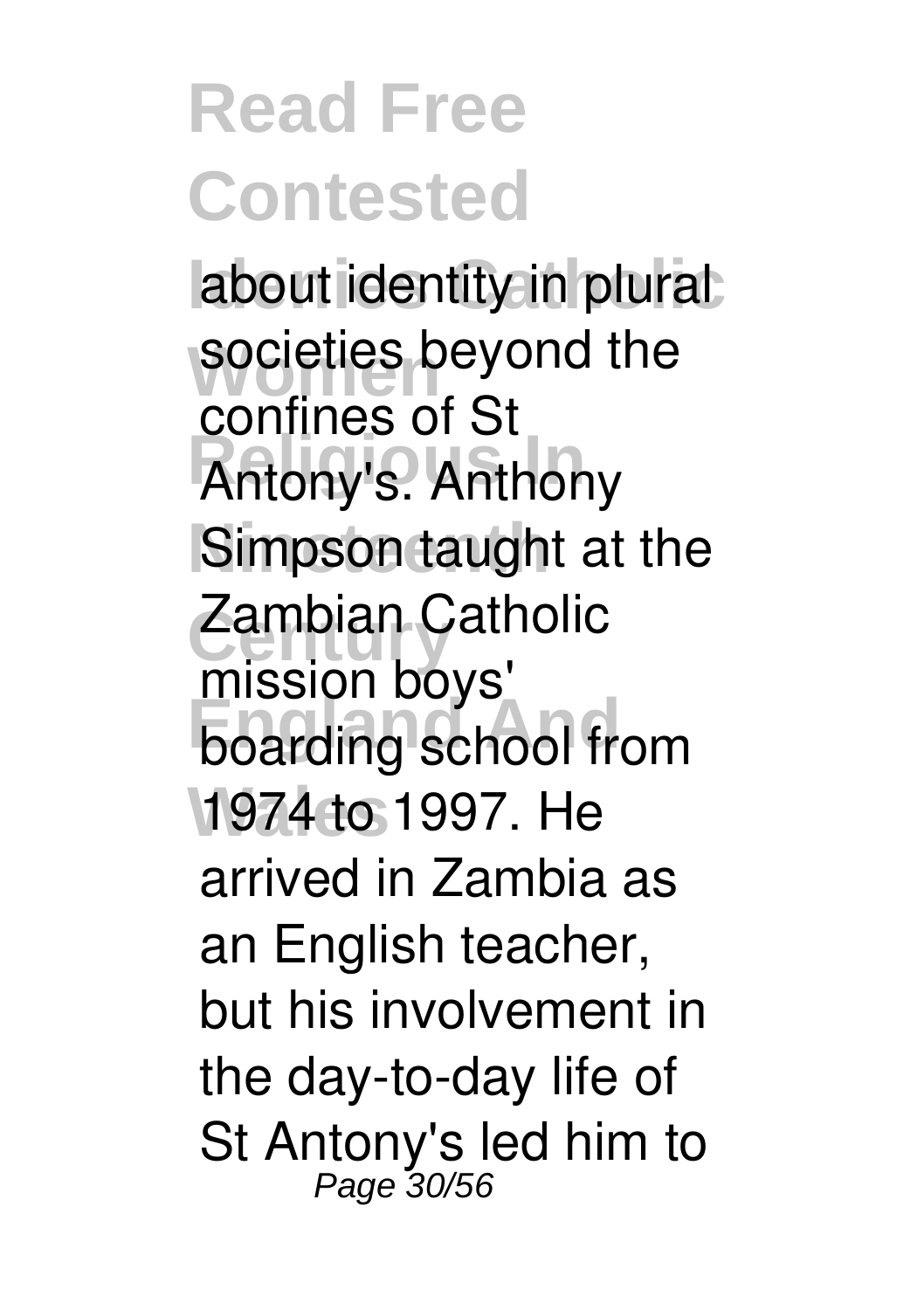**Read Free Contested an interest inatholic** anthropology and **Religious**<br>**FeaturesA** lively account of African mission schooling, process of And postcolonial psychology.Key examining the educationA practical demonstration of Michel Foucault's discussion of subjectivity and the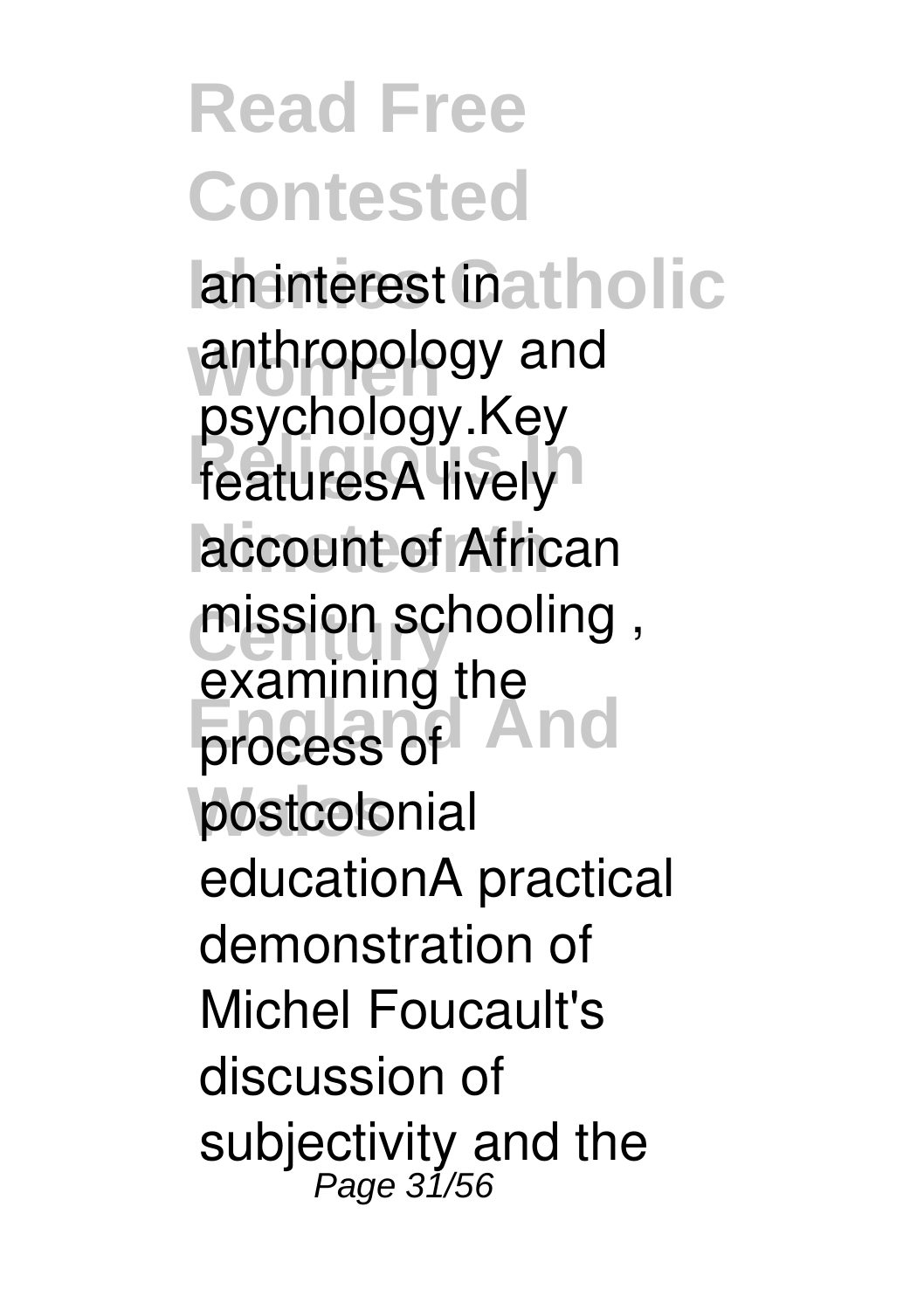invention of self Aolic detailed<br>demonstra **Religious plurality in an African setting** demonstration of

**Century** This book investigates **England And** the often-fragmented **Wales** nature of Ulster Nationalist / Republican / Roman Catholic politics, culture and identity. It offers a companion Page 32/56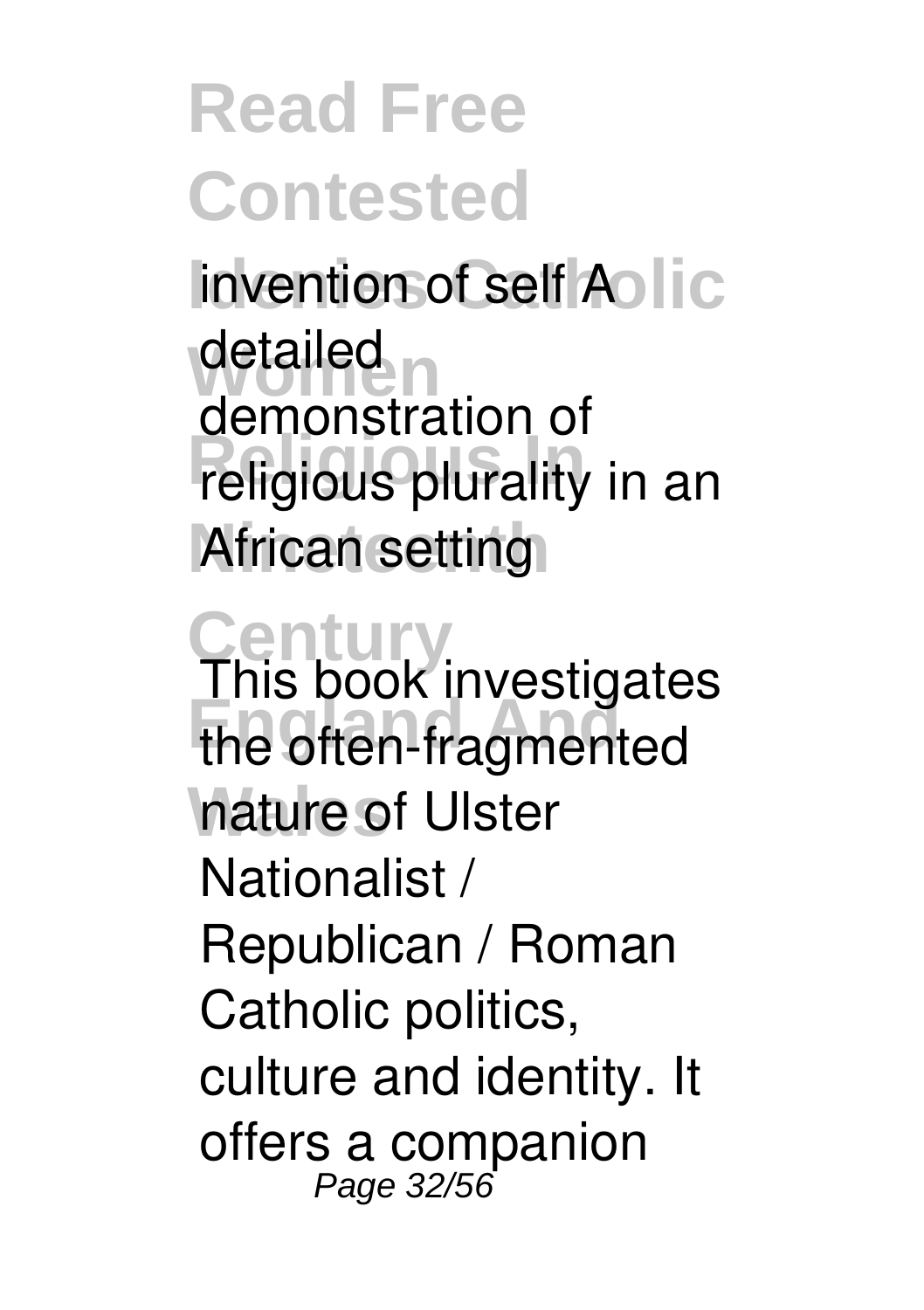publication to Theolic **Contested Identities Religious In** (2015). Historically the Catholic<sup>t</sup><sub>n</sub> **community of Ulster England And** unified and coherent group, sharing cultural of Ulster Protestants are regarded as a and political aspirations. However, the volume explores communities of many variants and strands, Page 33/56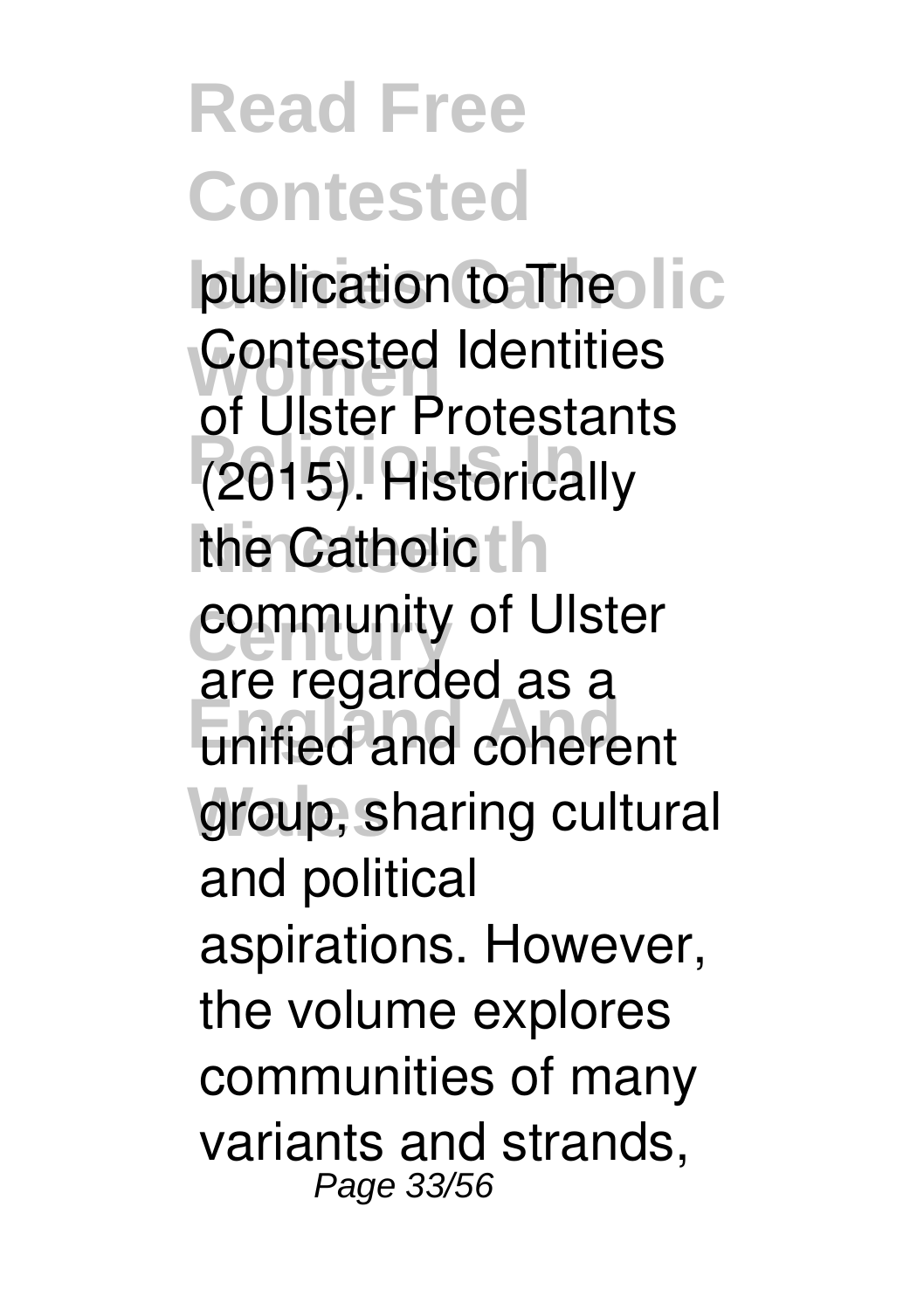belying the notion of C an easy, homogenous **Religious In** identity, political aspirations, voting preferences and **England Address historical differences** bloc in terms of cultural identity. within constitutional nationalism and Republicanism, gender politics, partition, perceptions Page 34/56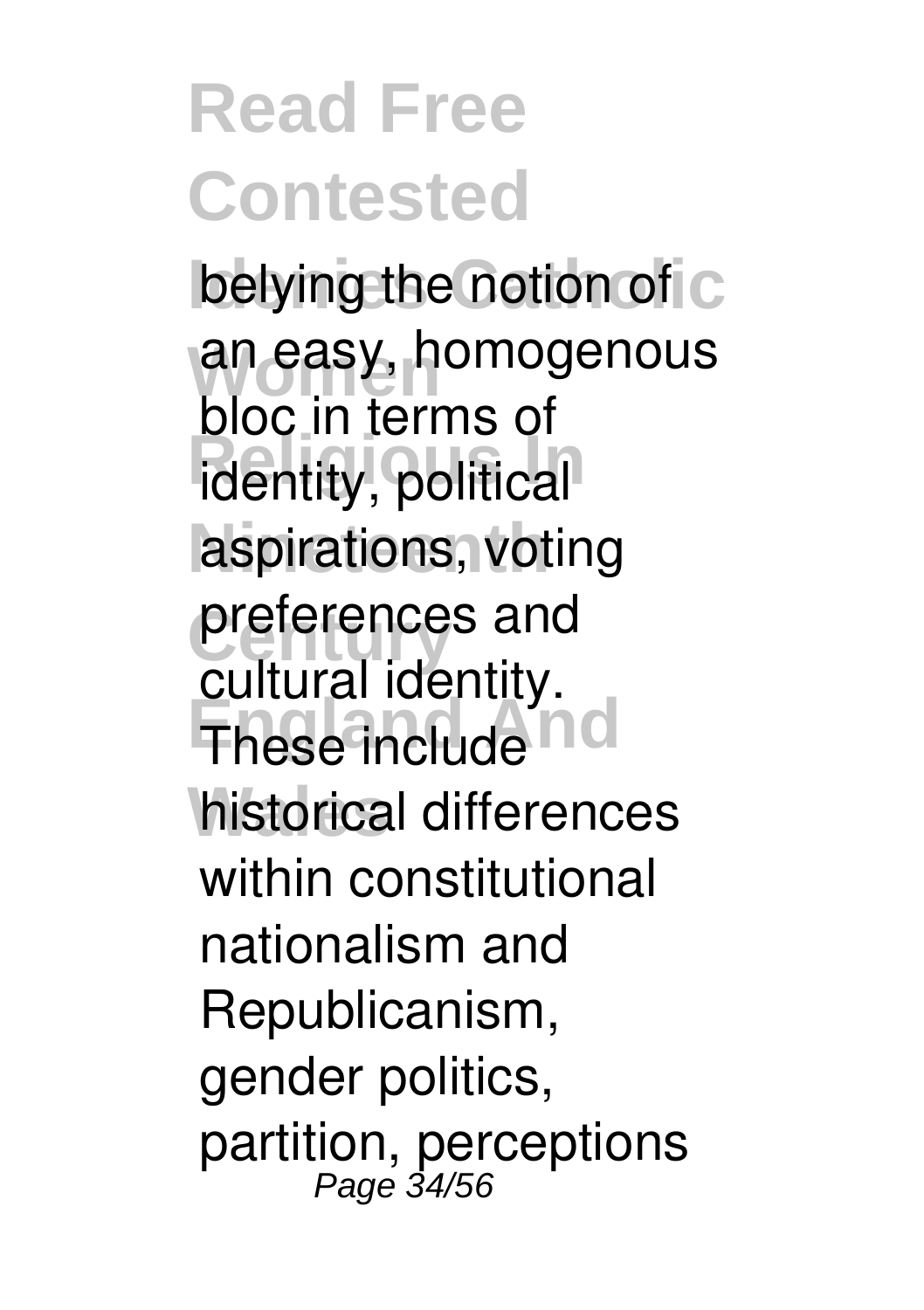of this communityolic from The Republic of **The book will appeal** to students and scholars across the **Eultural Studies, C** Sociology, Irish Ireland, and more. fields of Politics, Studies and Peace Studies.

This volume is the first comprehensive Page 35/56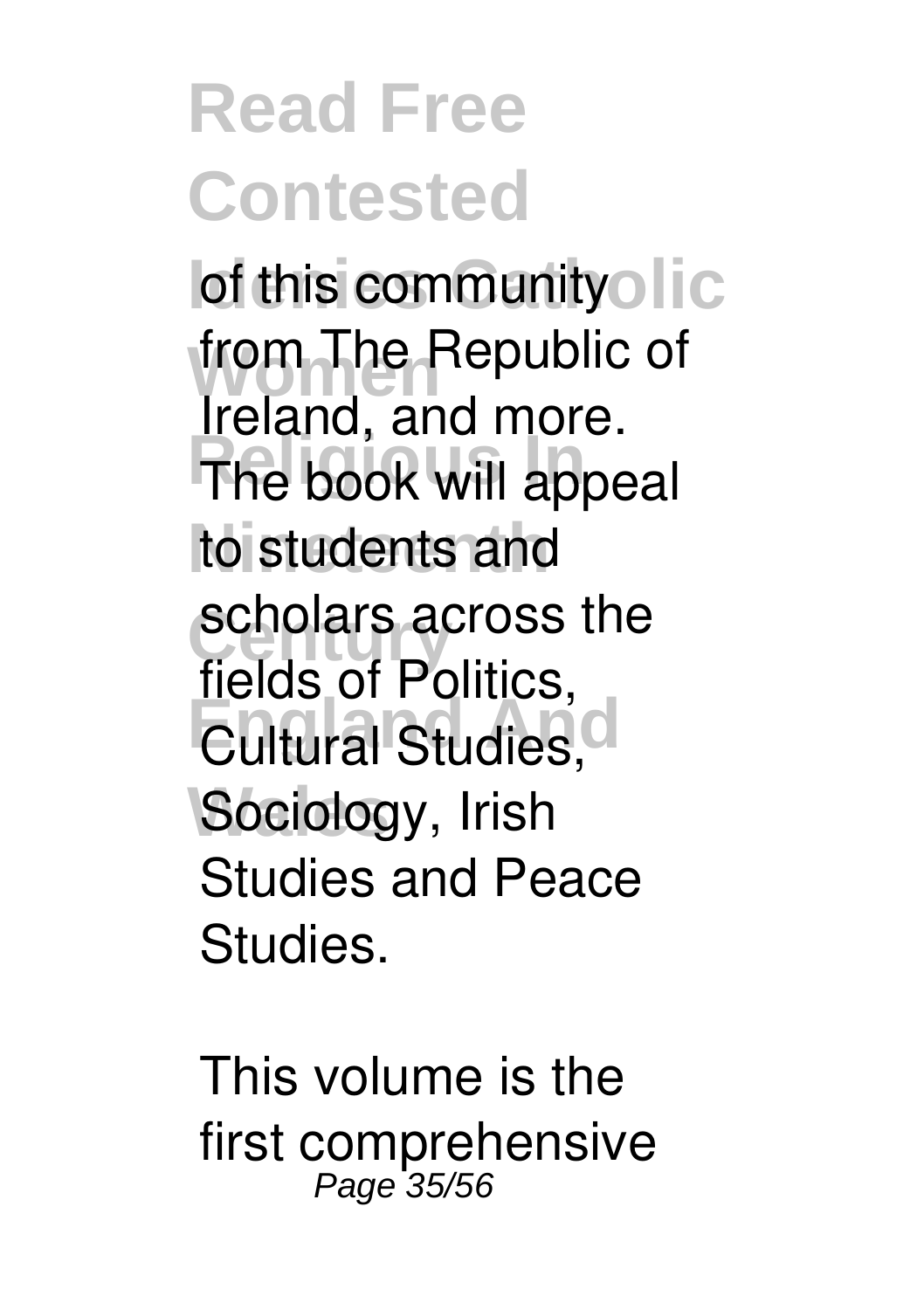overview of women, c gender and religious **Britain spanning from** the evangelical revival of the early 1800s to **Enternal decated** ministry. This change in modern interwar debates over collection of pieces by key scholars combines crossdisciplinary insights from history, gender<br>Page 36/56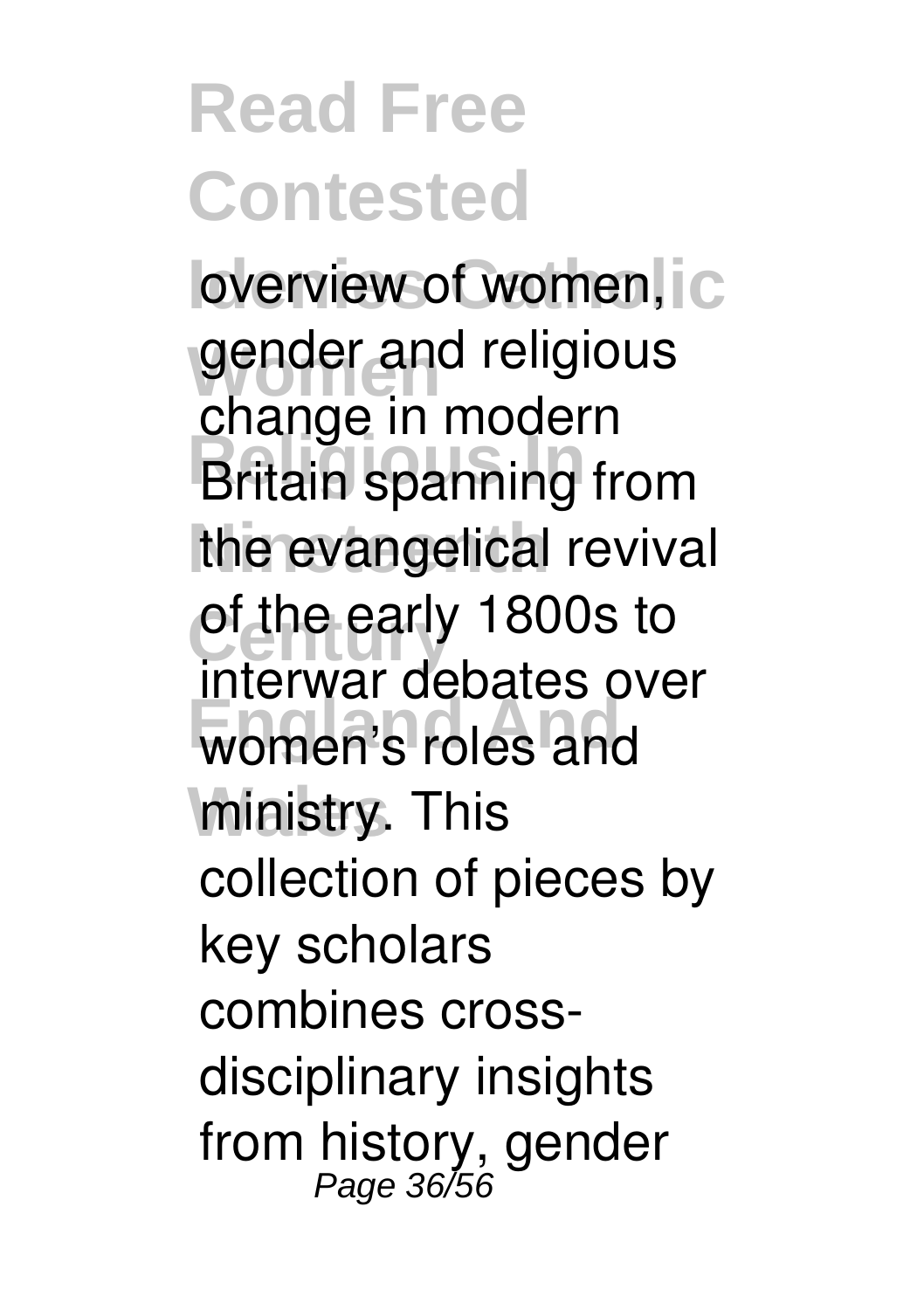studies, theology, olic literature, religious postcolonial studies. The book takes a thematic approach, **England And** and scholars with a clear and comparative studies, sexuality and providing students examination of ten significant areas of cultural activity that both shaped, and were shaped by<br>Page 37/56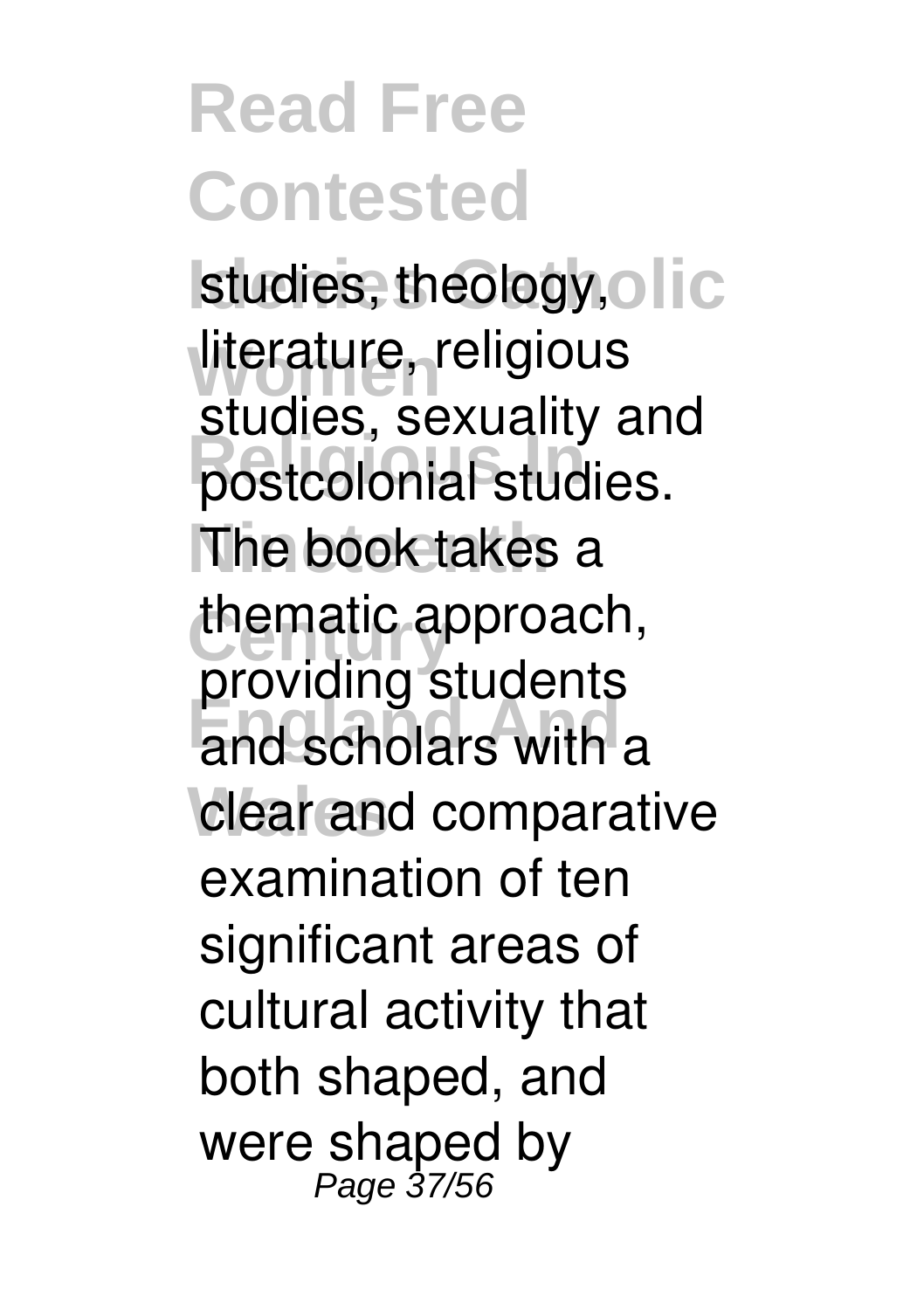women's religious | C **beliefs and practices:**<br> **family life literary and** theological<sup>S</sup> discourses, th philanthropic and deaconess<sup>10</sup> institutions, revivals family life, literary and networks, sisterhoods and preaching ministry, missionary organisations, national and transnational political Page 38/56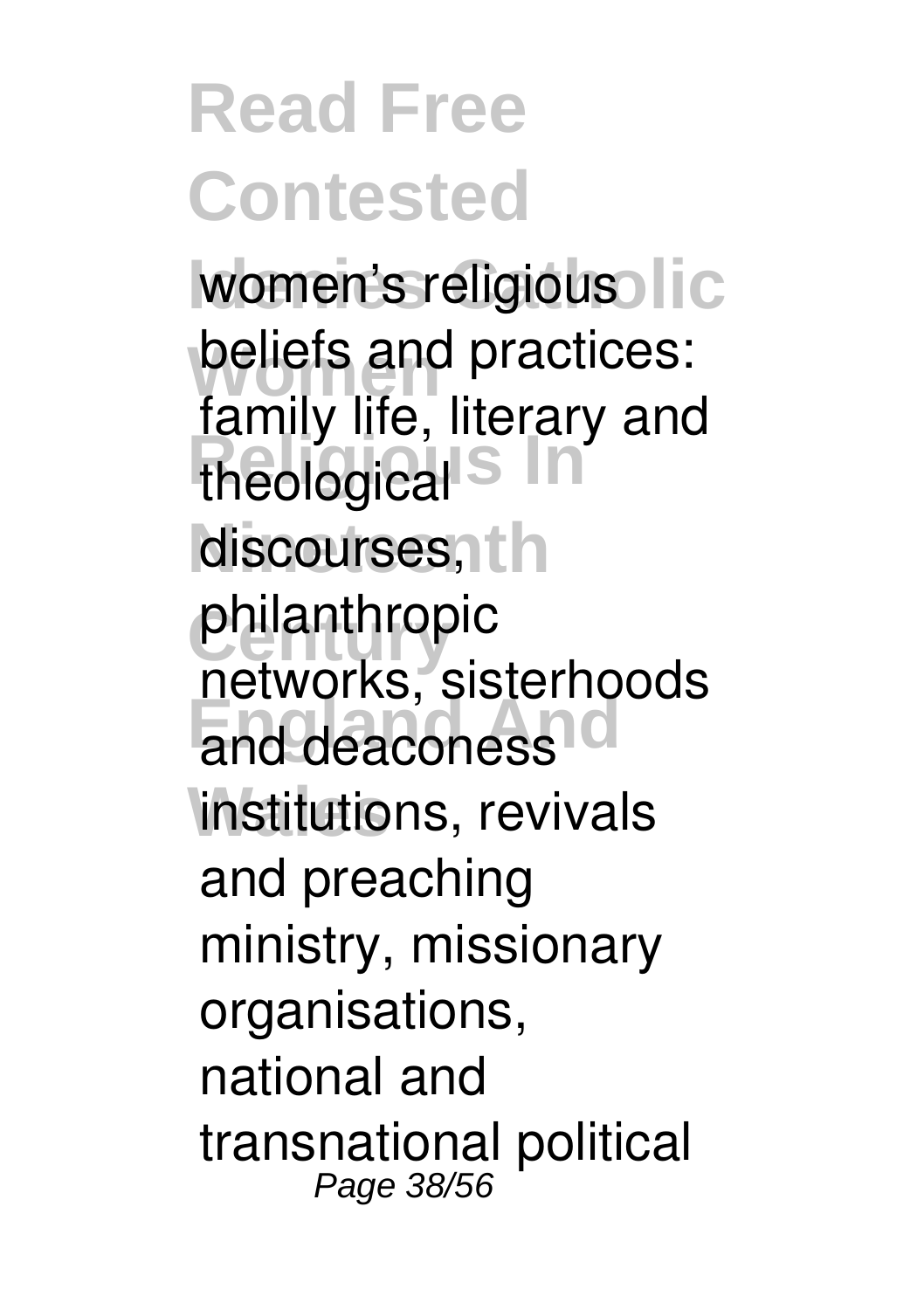**reform networks, olic** sexual ideas and **Religious In** communities, and alternative spiritual traditions. Together, **England And** challenges widelyheld truisms about the practices, feminist the volume increasingly private and domesticated nature of faith, the feminisation of religion and the Page 39/56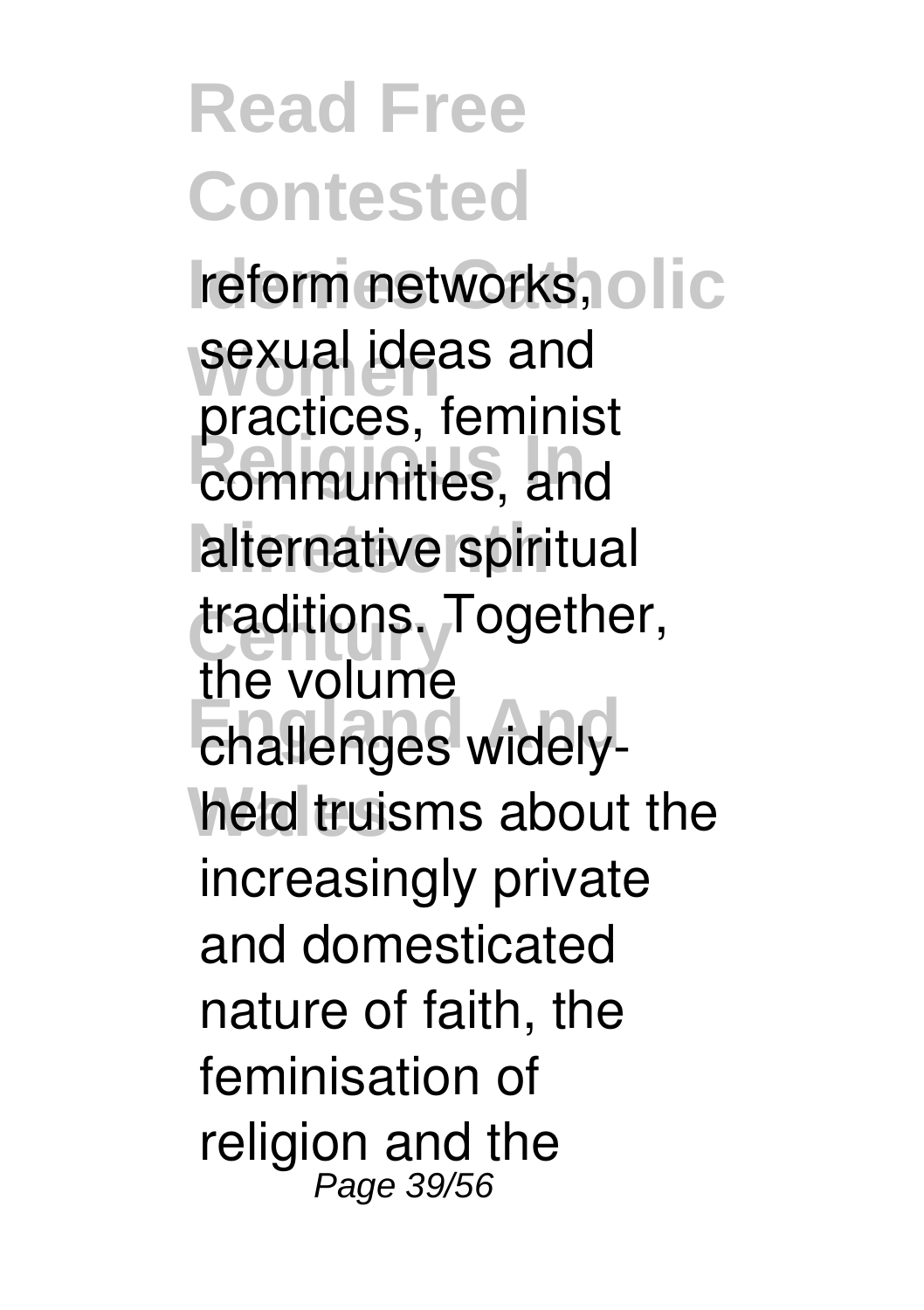relationship between c secularisation and<br>madern life lineling **Religion**<br> **Religions**<br> **Religions**<br> **Religions** reading lists, and a survey of the existing **a** British rather than **Wales** Anglo-centric modern life. Including scholarship, and with approach, this is an ideal book for anyone interested in women's religious experiences across the nineteeth Page 40/56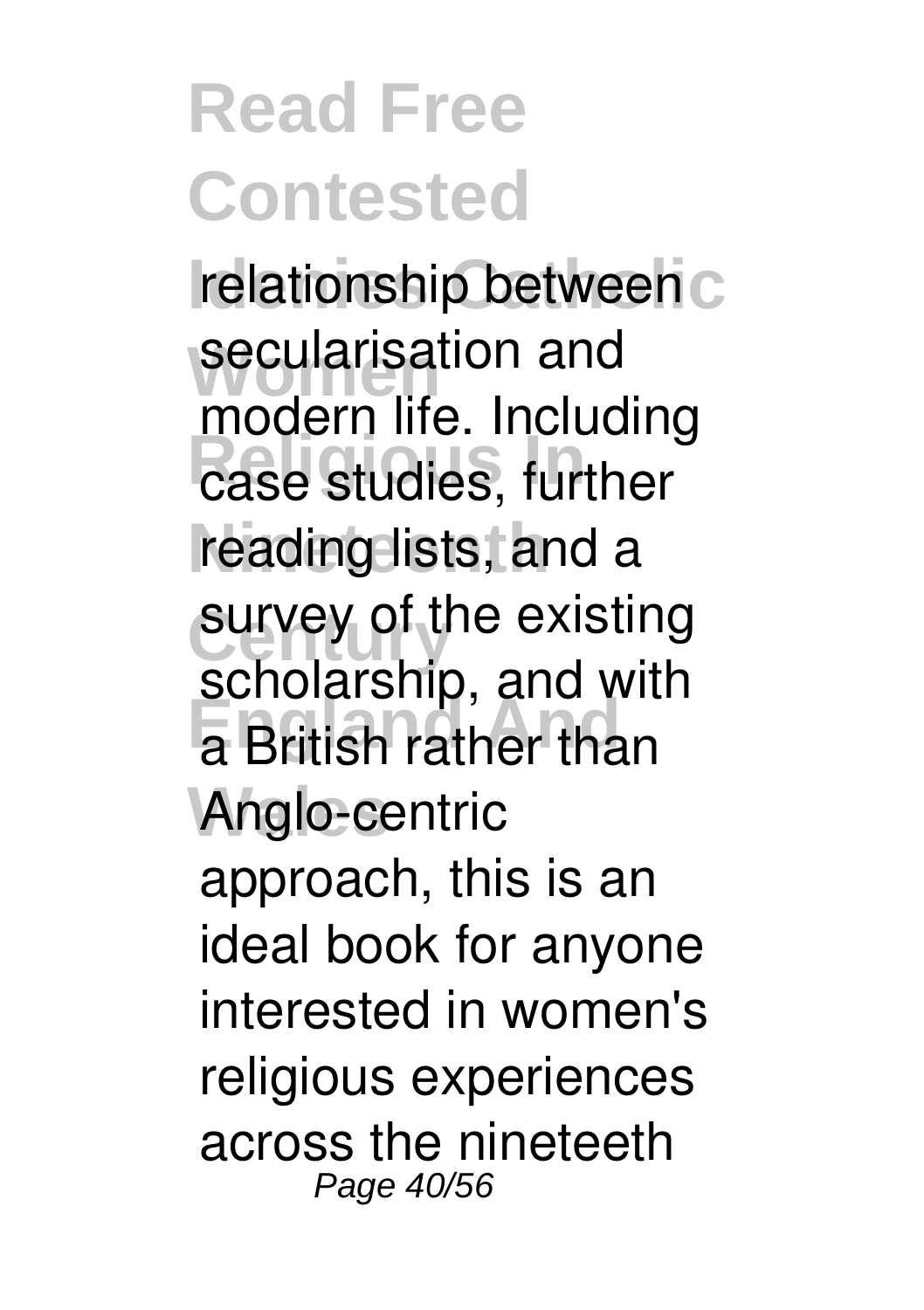**Read Free Contested** and twentieth tholic **Women** centuries.

**Religious In** In this collection leadingeenth anthropologists **England And** comprehensive yet **Wales** highly nuanced view provide a of what it means to be a Greek man or woman, married or unmarried, functioning within a complex<br>Page 41/56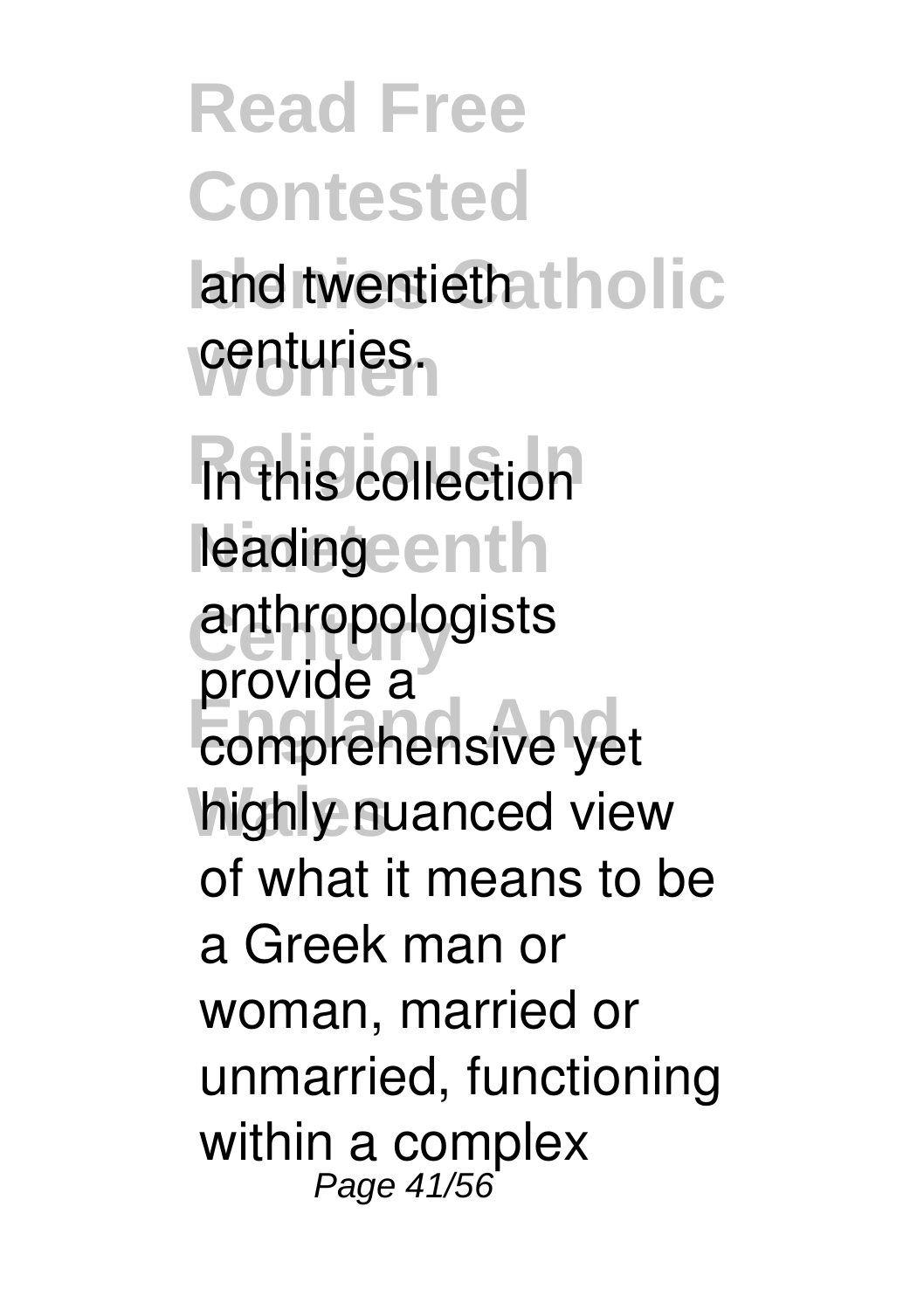society based on olic **kinship ties. Exploring Redigious** Internet constructed, these **authors discuss, for Example, how going** embodies dominant the ways in which example, how going ideas about female sexuality, moral virtue, and autonomy; why men in a Lesbos village maintain<br>Page 42/56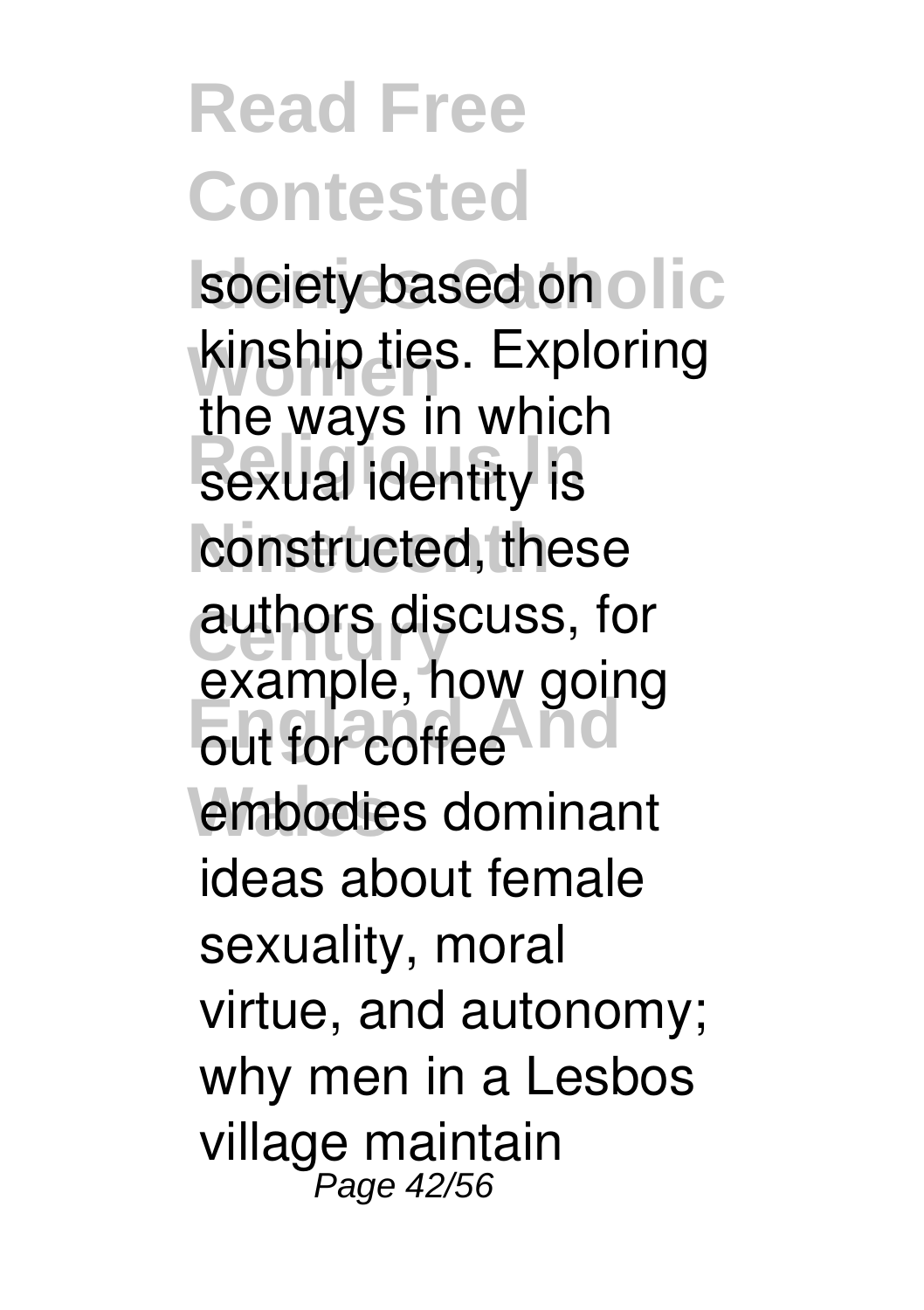elaborate friendships<sub>C</sub> with nonfamily<br>wambow **Religious Community** young housewives **often participate in England And** rituals; and how the dominant role of members while the conflict-resolution mature married householders is challenged by unmarried persons who emphasize Page 43/56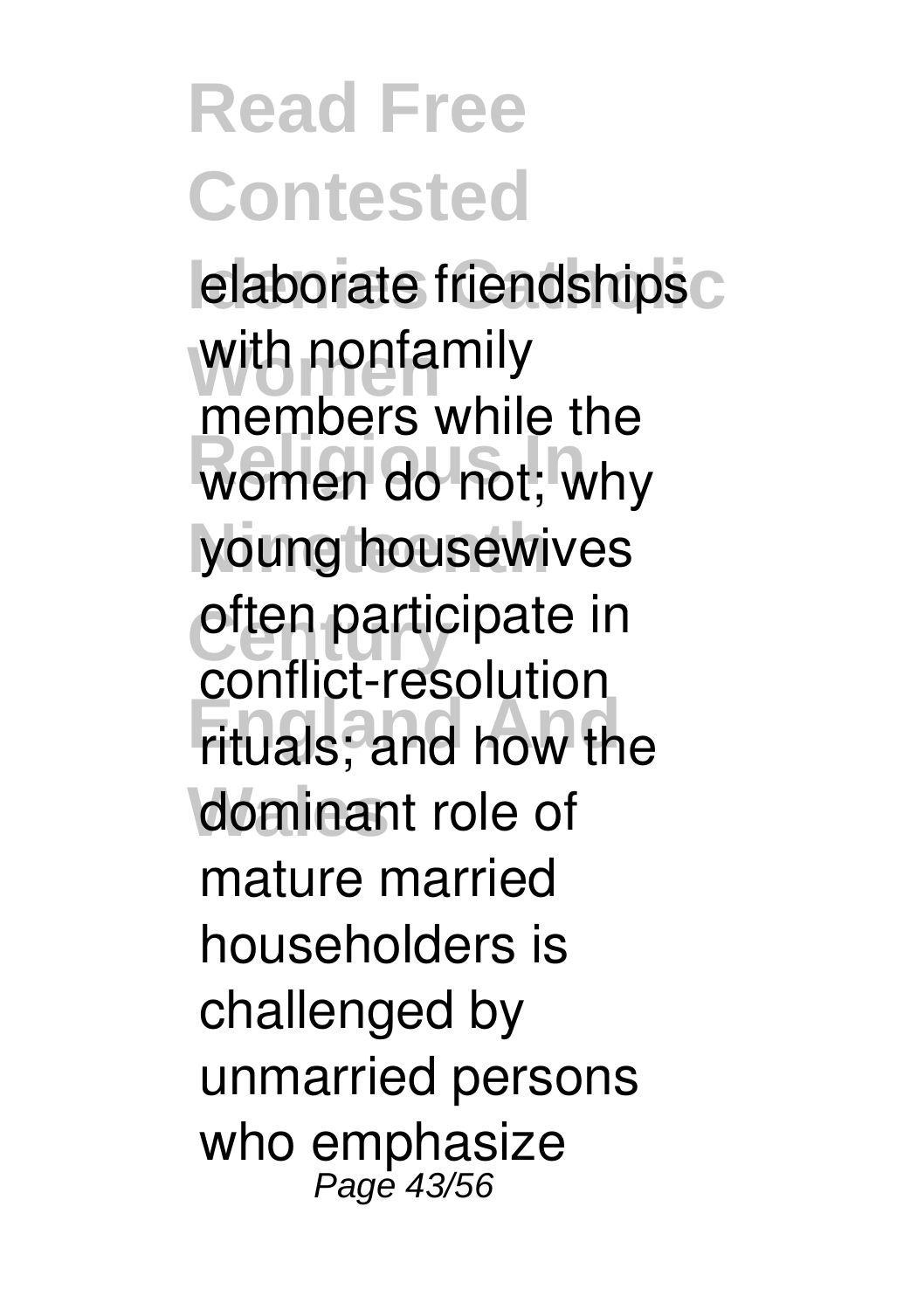spontaneity and **olic** personal autonomy.<br>This collection **Religious In** demonstrates that kinship and gender **identities in Greece** fixed: kinship is C **organized** in several This collection are not unitary and highly specific forms, and gender identities are plural, competing, antagonistic, and are continually being Page 44/56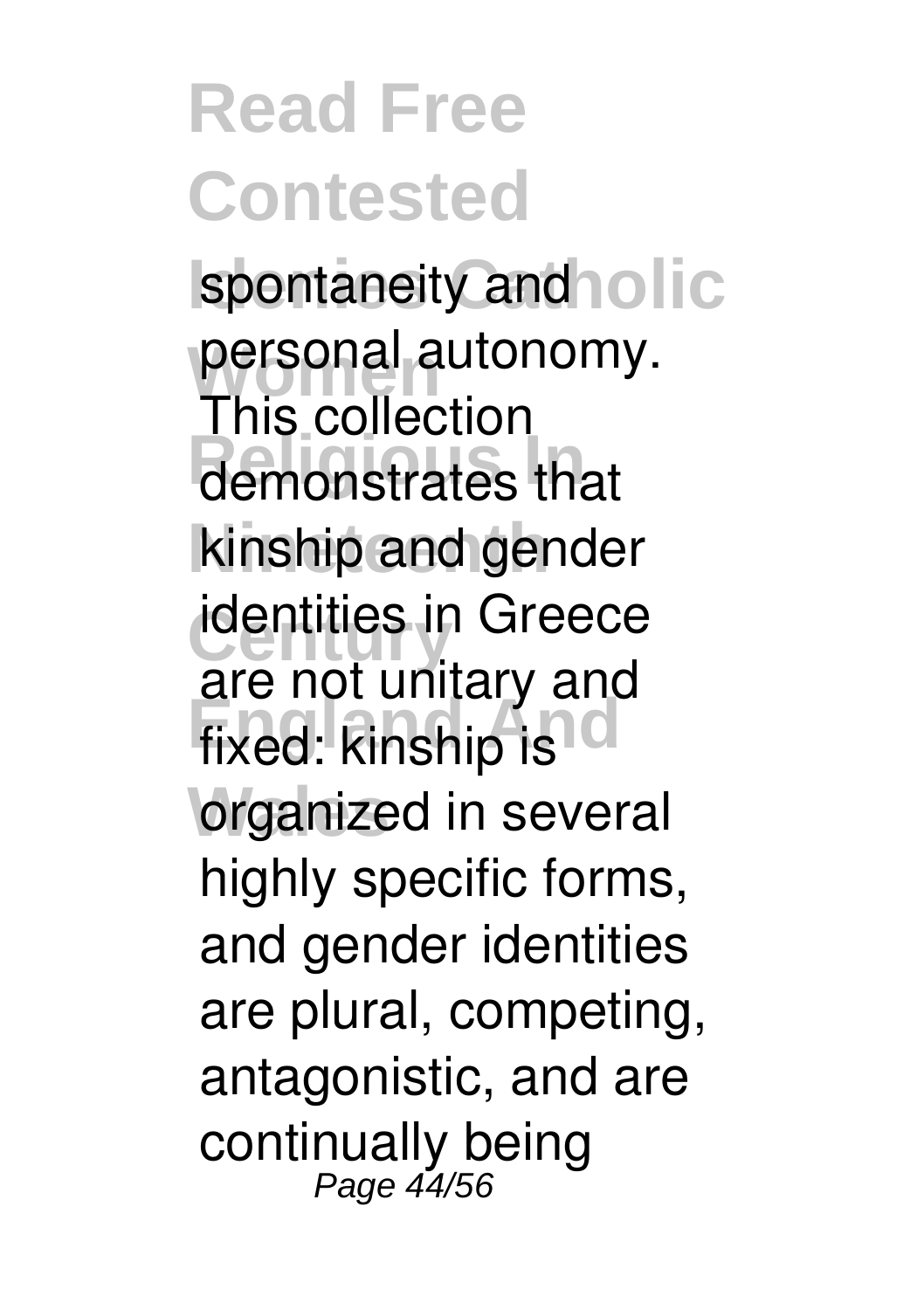redefined by contexts and social change.

**Based on US In** comprehensive and new archival research schools across<sup>10</sup> **Wales** Ireland, Britain, and at over a dozen France, 'Catholics of Consequence' traces the lives and education of over two thousand Irish Page 45/56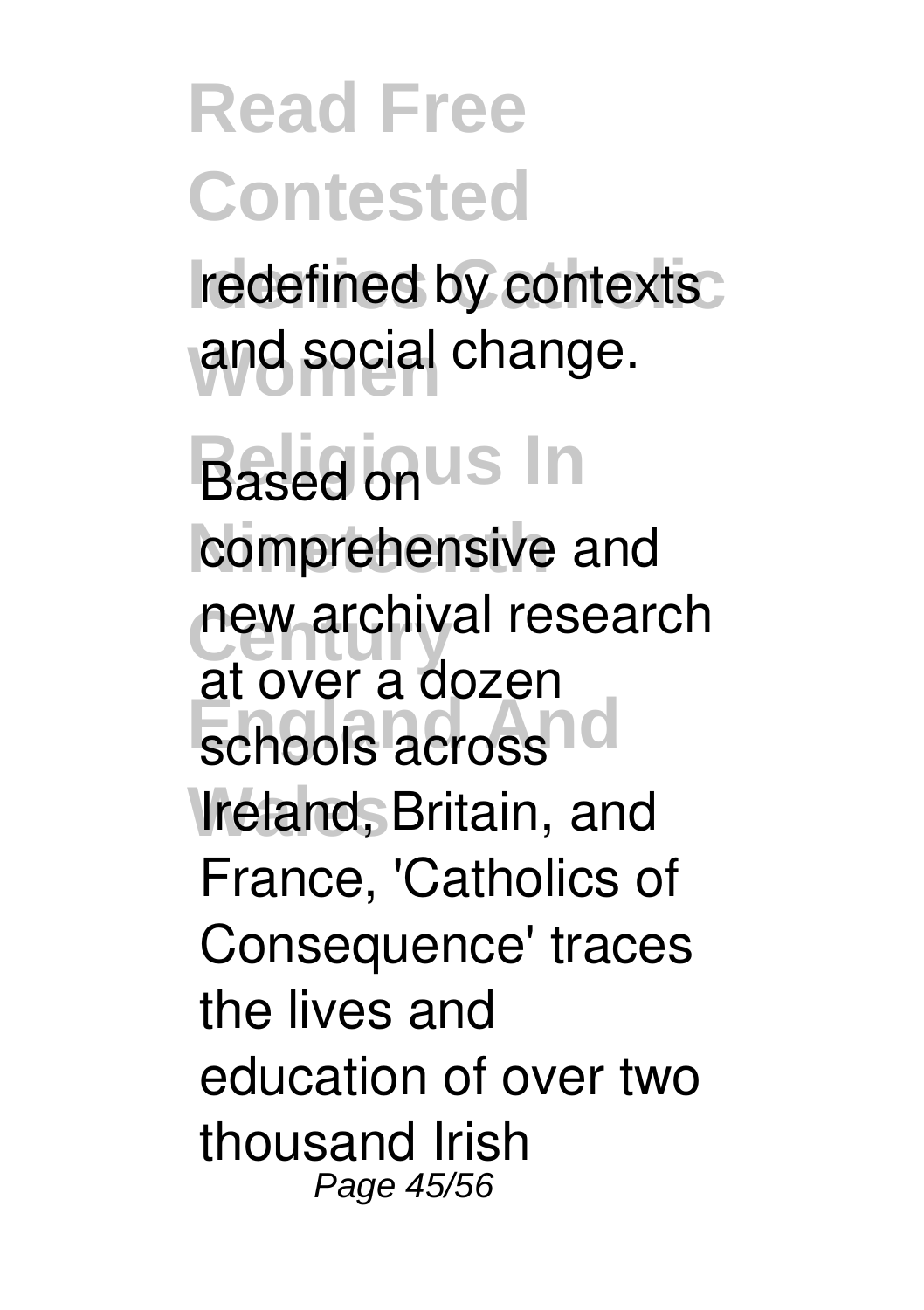children in the tholic nineteenth century, **Religious In** affected Irish life, and the history of  $\ln$ education. examining how this

**En the last two nd** decades, historians have increasingly sought to understand how environments, 'built' and otherwise, architectural Page 46/56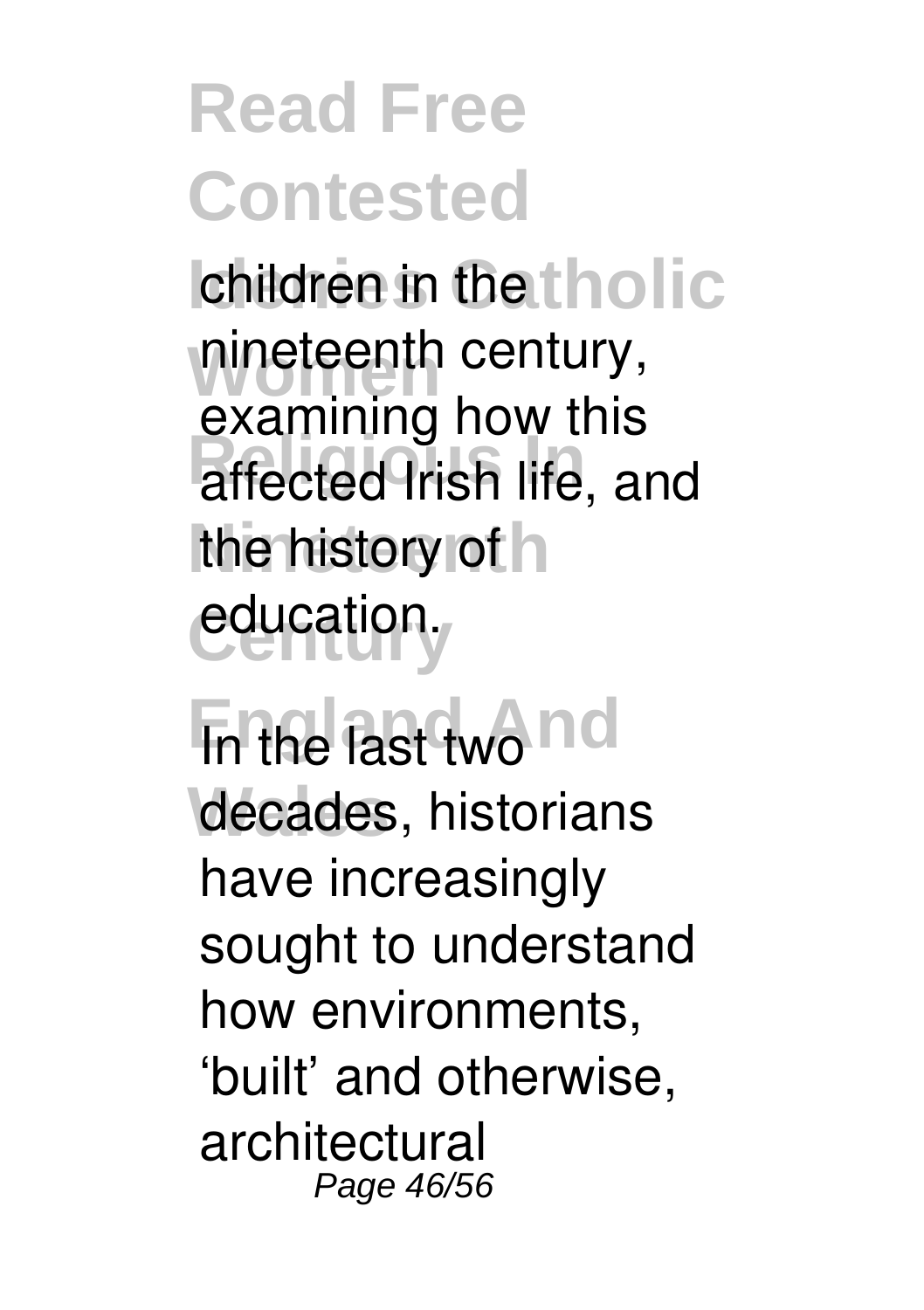#### **Read Free Contested** surroundings, tholic landscapes, and and 'spaces' have affected the nature and scope of political production and social experience . The conceptual 'places' power, cultural essays in this collection expand upon this already rich field of inquiry by combining an Page 47/56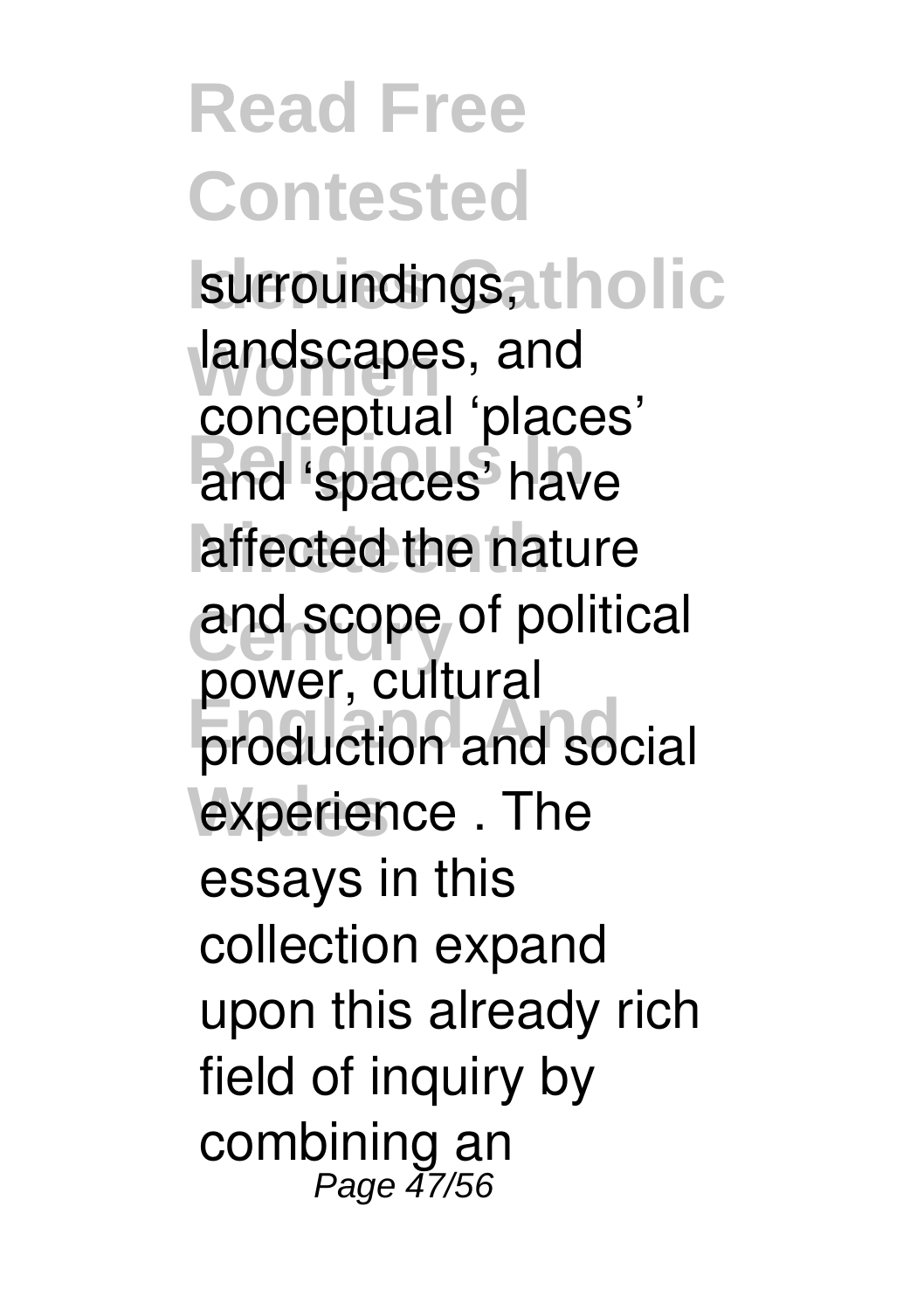analytical approach C sensitive to questions exploration of ideas of political space. The volume demonstrates **England And** and political meanings of space—be that of gender with an how the gendered space domestic or public, rural or urban, real or imagined, or a combination of all these and more—are Page 48/56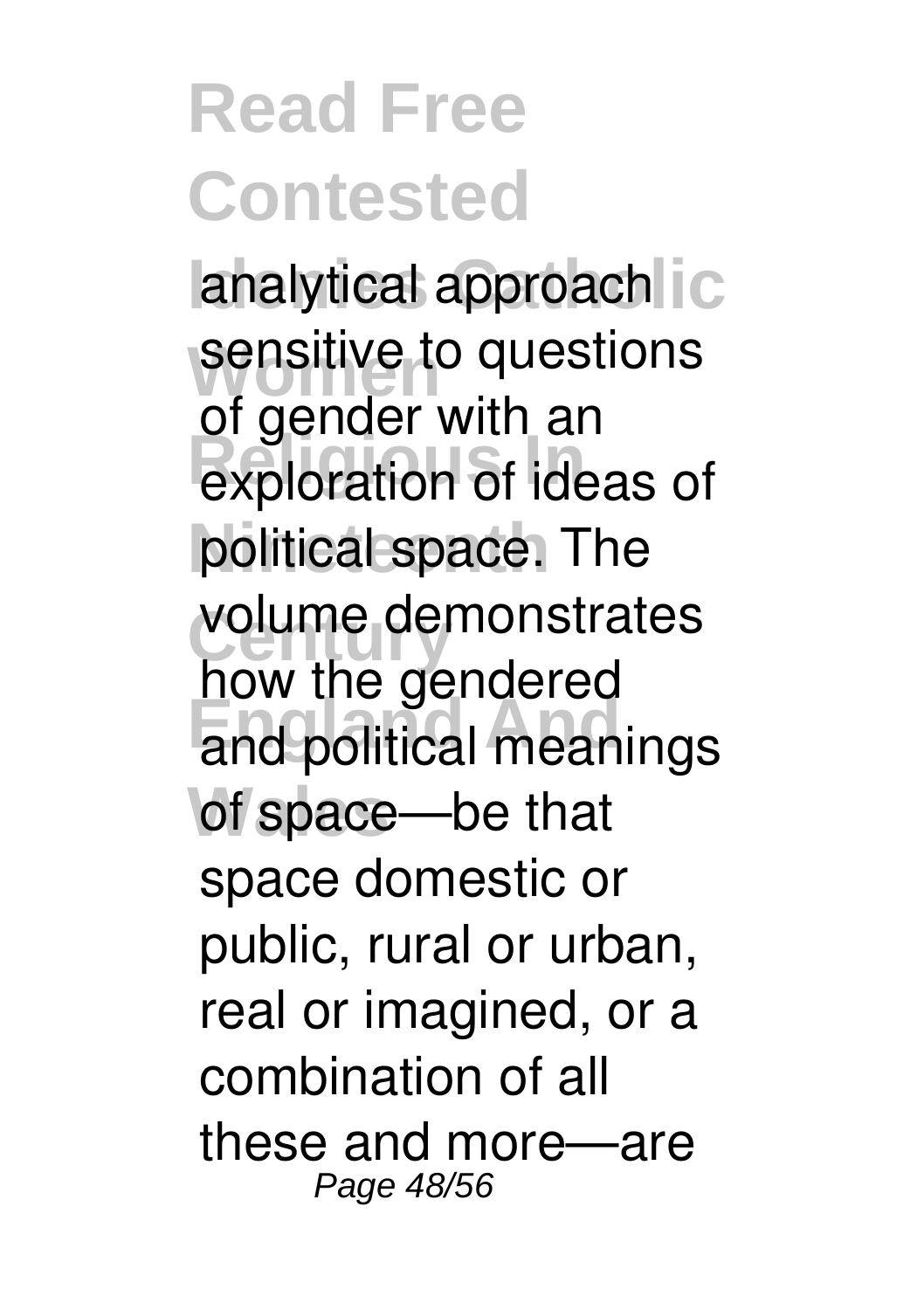fashioned through the movement of through space and time. Whether in delineating the **England And** politicized space of the pulpit; the historical actors gendered and sickroom; the Irish farmyard; the London suffrage atelier; the domestic space created by the Page 49/56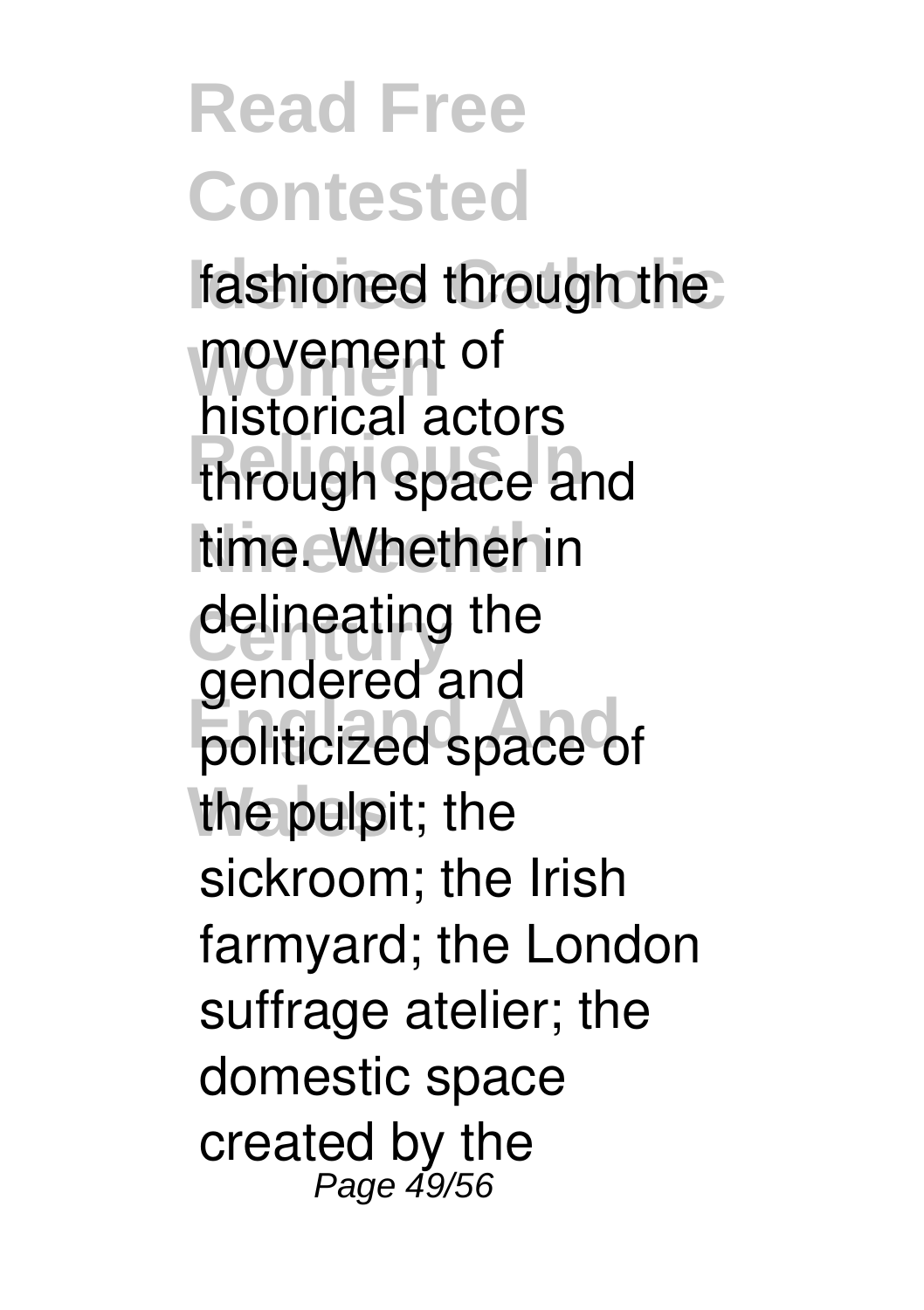wireless; the lesbian c 'scene' of rural eighteenth-century ladies' 'closet'; or the public space within **England And** historic houses, the **Wales** volume demonstrates Canada; the the 'public history' of how the meanings of these spaces are not fixed, but are challenged and reformulated. This Page 50/56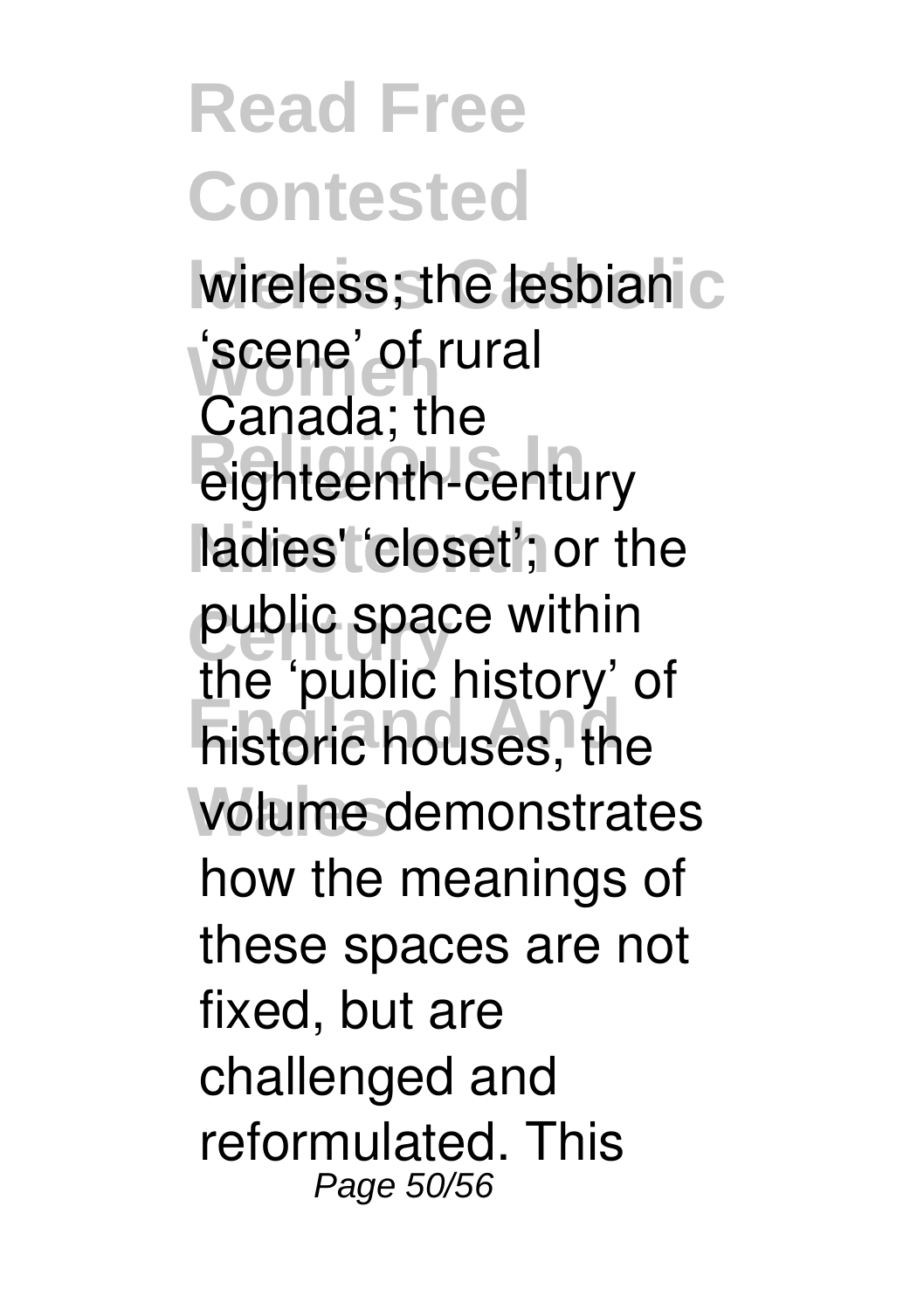book was originally published as a special **Review. Nineteenth** issue of women's

**Drawing upon the Experienced of Catholics in Nova** experiences of Scotia, Cape Breton Island, Newfoundland, and Trinidad, Empire and Emancipation sheds important new Page 51/56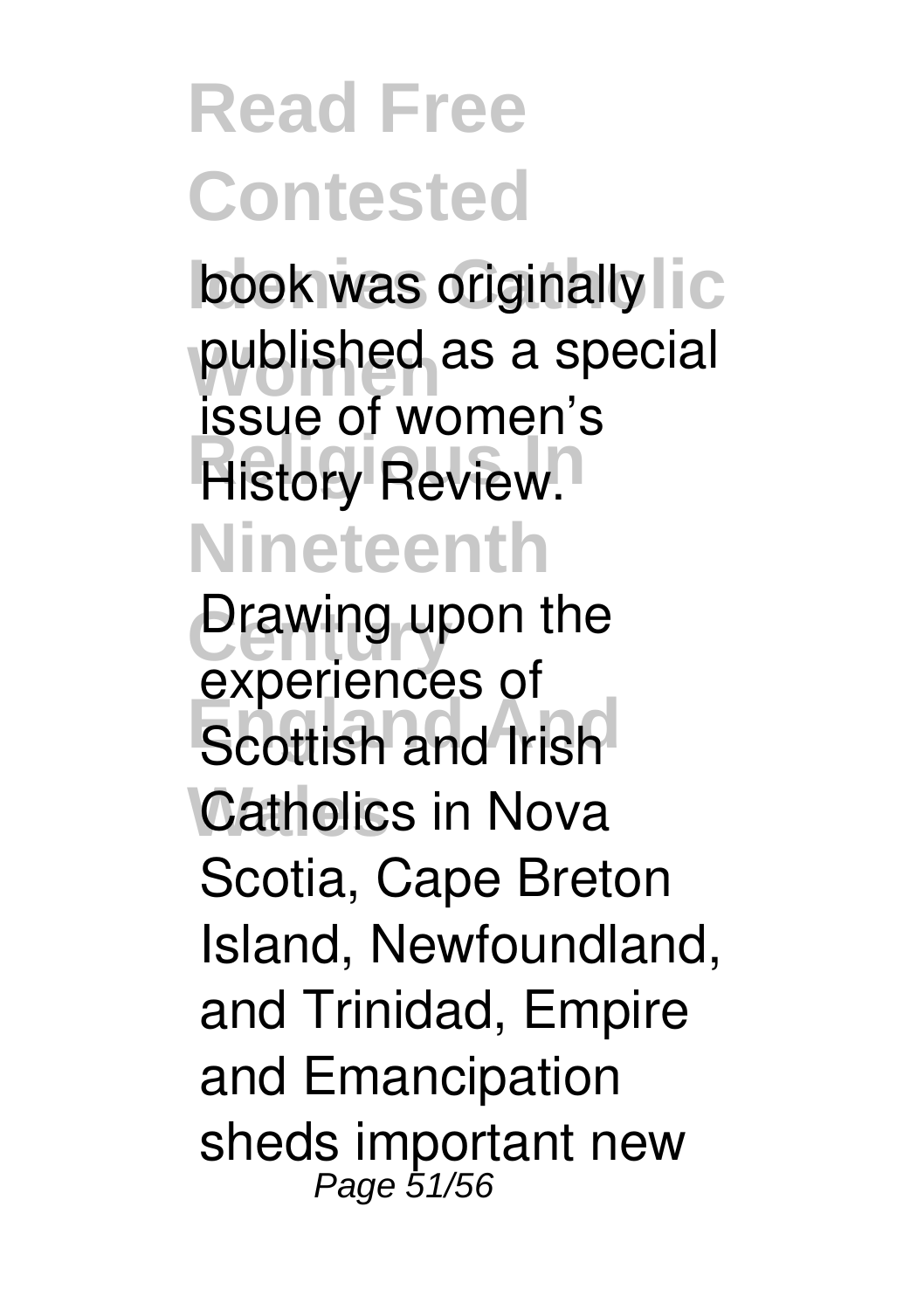light on the complex C relationship between **British Empire.**<sup>n</sup> **Nineteenth** Catholicism and the

**This timely collection** and European<sup>nd</sup> **Catholic** spiritualities of essays on British explores how ideas of the sacred have influenced female relationships with piety and religious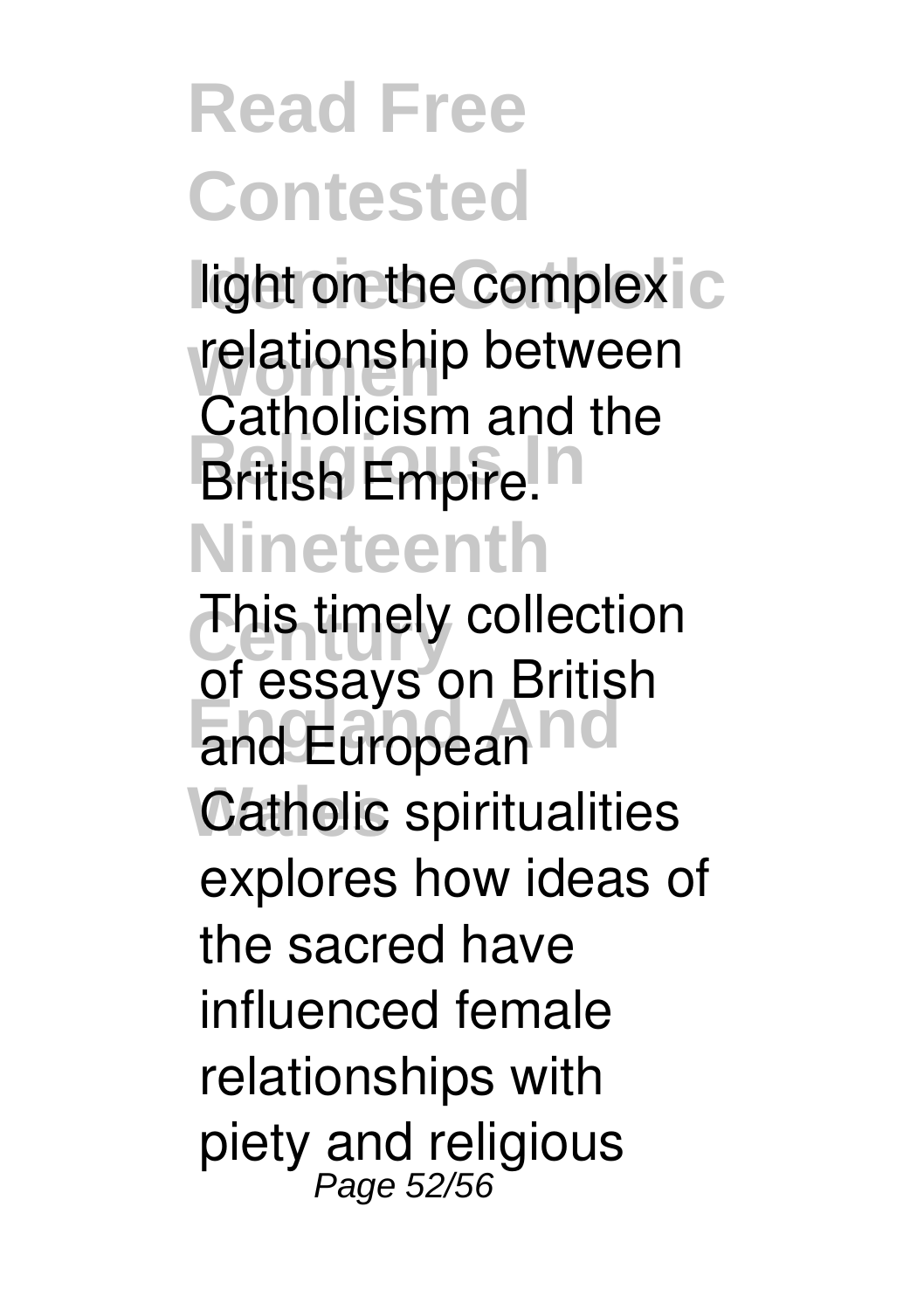vocations over time. C Each of the studies **Persons or groups** within the varied contexts of England, **Netherlands and** Spain, together focuses on specific France, Italy, the spanning the medieval period through to the nineteenth century. Examining the Page 53/56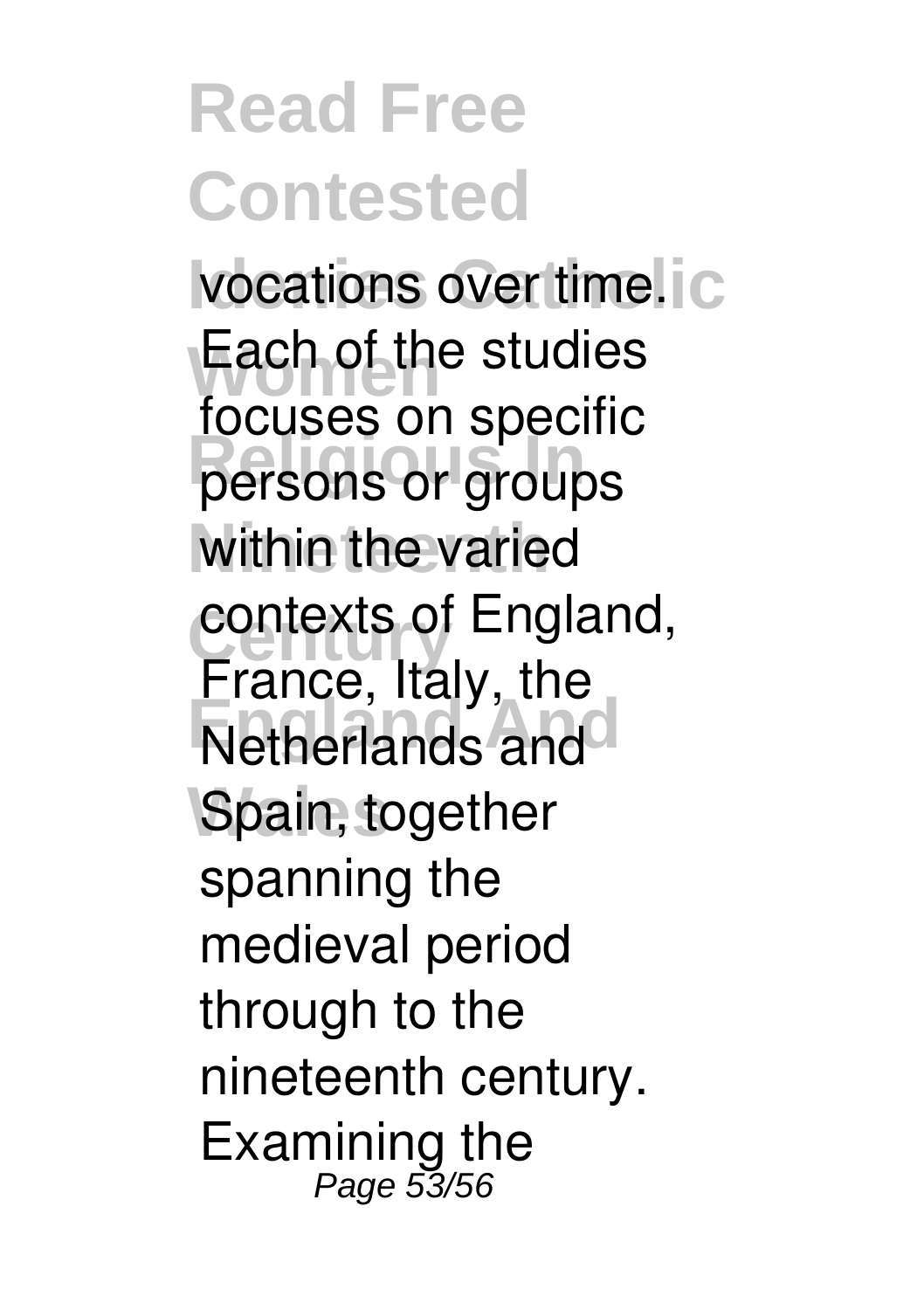interplay betweenolic **Women** women's religious **Religious Religions**, the volume highlights the **h** relevance of gender through a wide<sup>10</sup> **Wales** geographical and roles and patriarchal and spirituality chronological spectrum. It is an essential resource for students of Gender History, Women's Page 54/56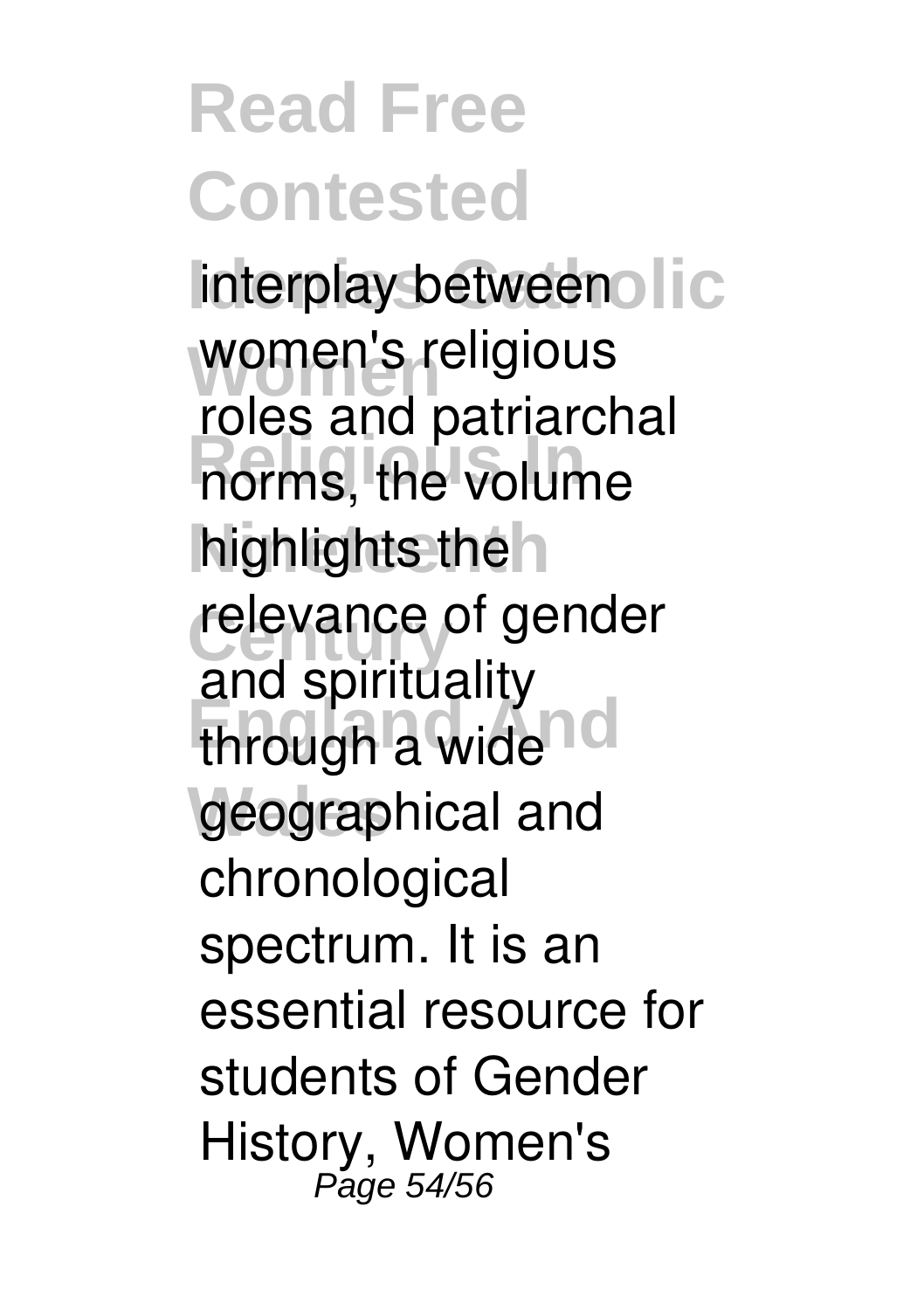**Studies and Religious** Studies, introducing a **Research and In** providing an h approachable guide to **England Andrew Andrew Andrew Andrew Andrew Andrew Andrew Andrew Andrew Andrew Andrew Andrew Andrew Andrew Andrew Andrew Andrew Andrew Andrew Andrew Andrew Andrew Andrew Andrew Andrew Andrew Andrew Andrew Andrew Andrew And** Contributions by: wealth of new current debates and Nancy Jiwon Cho, Frances E. Dolan, Rina Lahav, Jenna Lay, Laurence Lux-Sterritt, Carmen M. Page 55/56